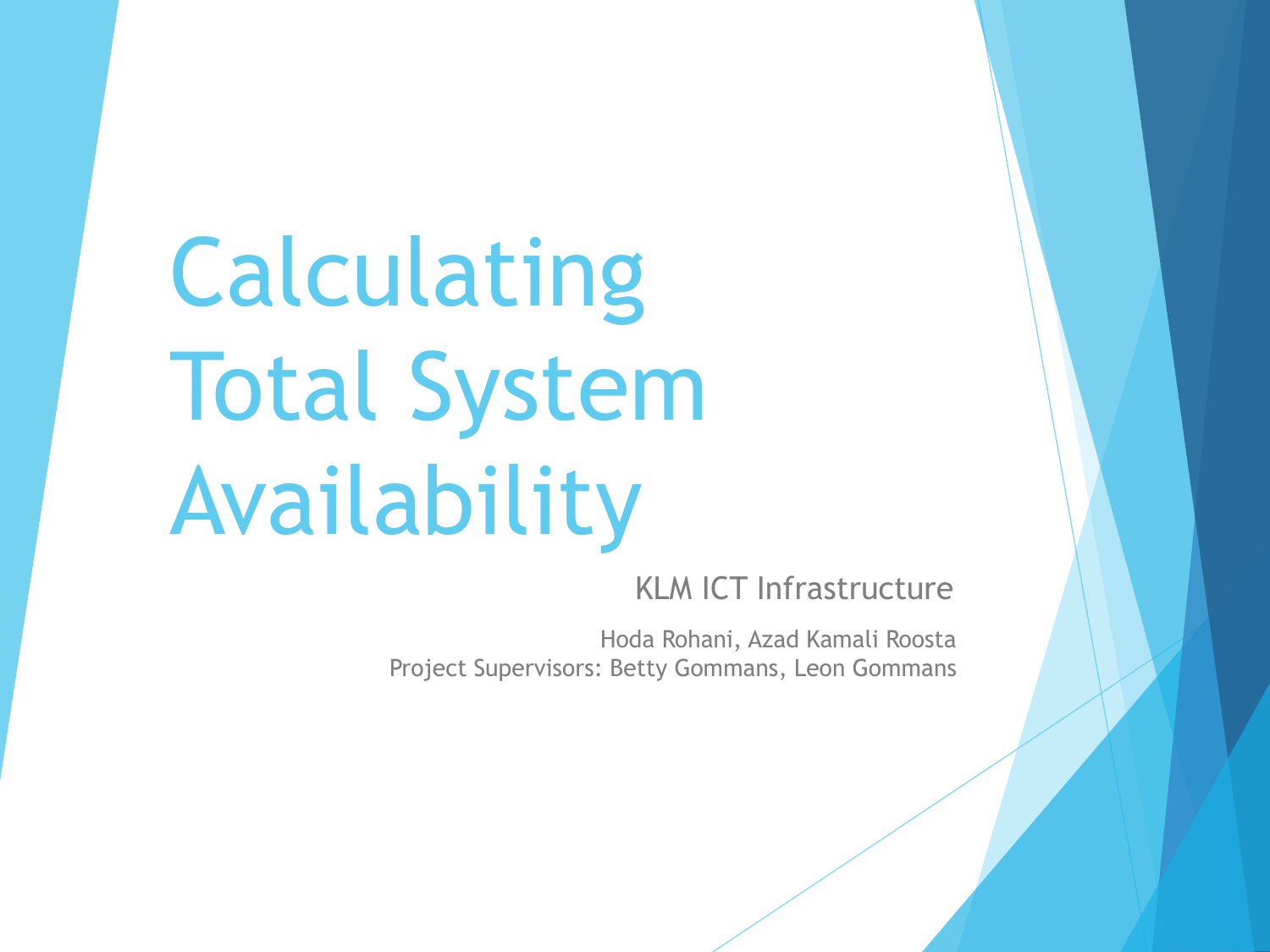#### What we will see

**Availability Definition** 

- $\blacktriangleright$  How to calculate availability for:
	- A single component
	- **Parallel / Serial configurations**

 $\blacktriangleright$  How to calculate availability of a system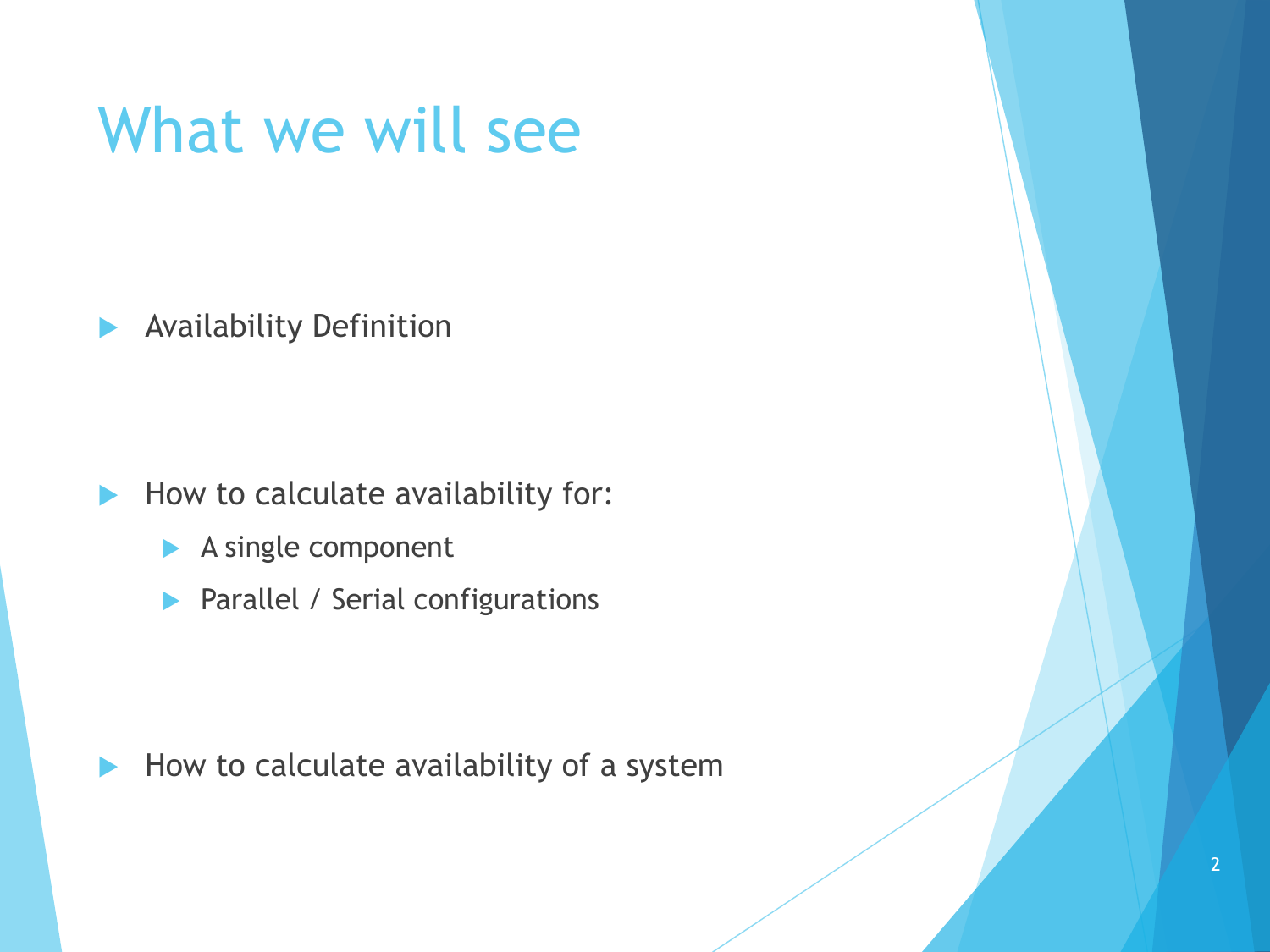### Research Project Place in the Hierarchy

- Artificial IT Intervention Handler (AITIH)
	- $\blacktriangleright$  To establish a framework for calculation of the availability (as a non-functional requirement) for a KLM Business Application

Availability is a requirement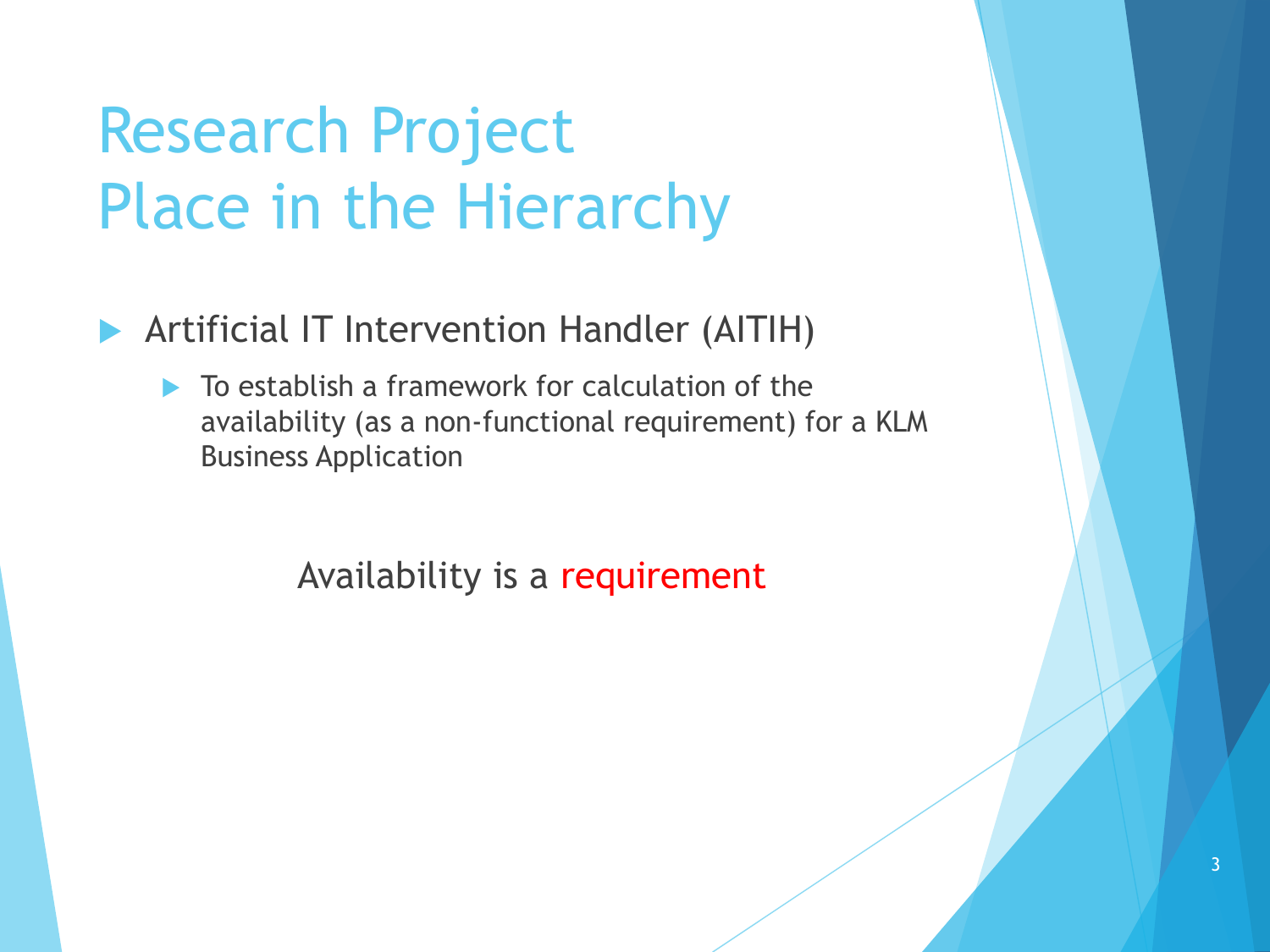### **Definitions**

#### **Availability**

#### **Reliability Engineering**

A function of time, defined as the probability that system is operating correctly and is available to perform its function at the instant of time t

**Divides** Unavailability

▶ 1 - Availability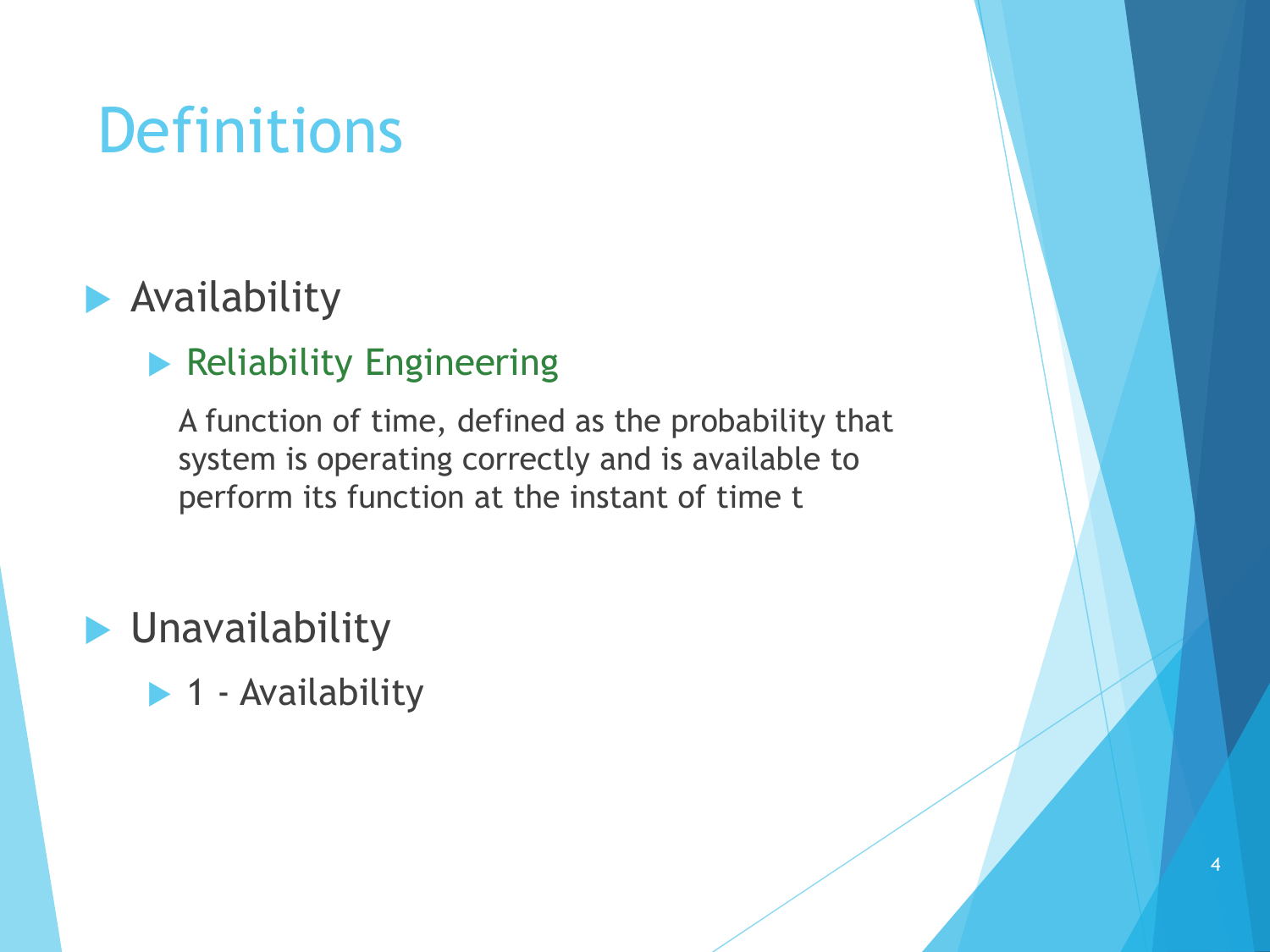### **Definitions**

#### MTBF

The (mean) time expected between two consecutive system failures

 $\blacktriangleright$  High MTBF means...

#### **MTTR**

The (mean) Time required to repair a failed system

- ▶ This time includes ...
- Represented in units of hours
- Basic measures of calculating the availability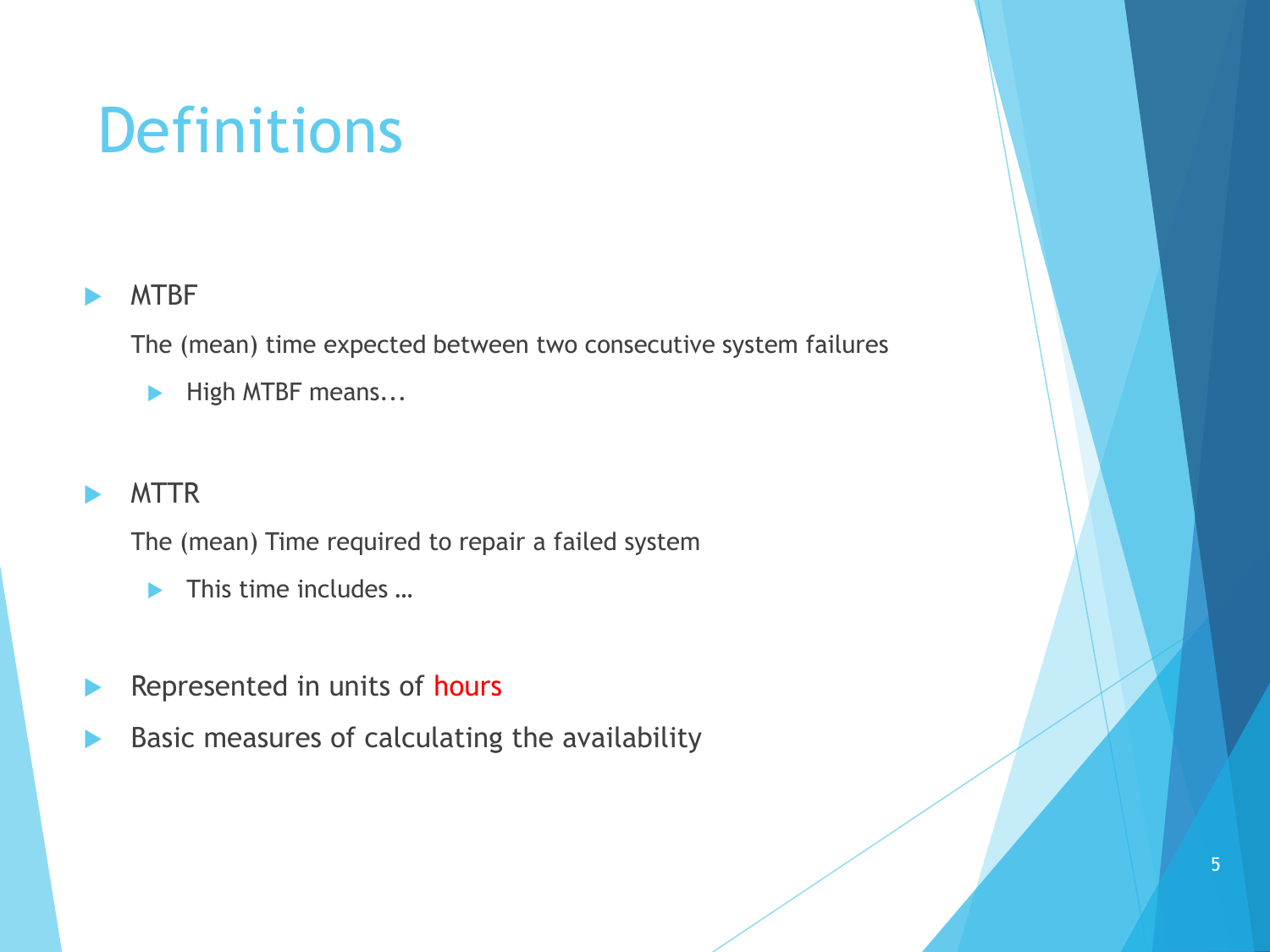# Failure Rate

- Hardware failures
	- Design Faults,
	- Mechanical malfunction
	- Electronic Interference
- Bathtub Curve



Software failures:

- Complexity of software, Size of code. Team experience
- **Depth of testing before releasing the product, Percentage of code** reused from a previous stable project

#### Basic assumption: Constant Failure Rates **6 August 2018** 6 May 10 May 10 May 10 May 10 May 10 May 10 May 10 May 10 May 10 May 10 May 10 May 10 May 10 May 10 May 10 May 10 May 10 May 10 May 10 May 10 May 10 May 10 May 10 Ma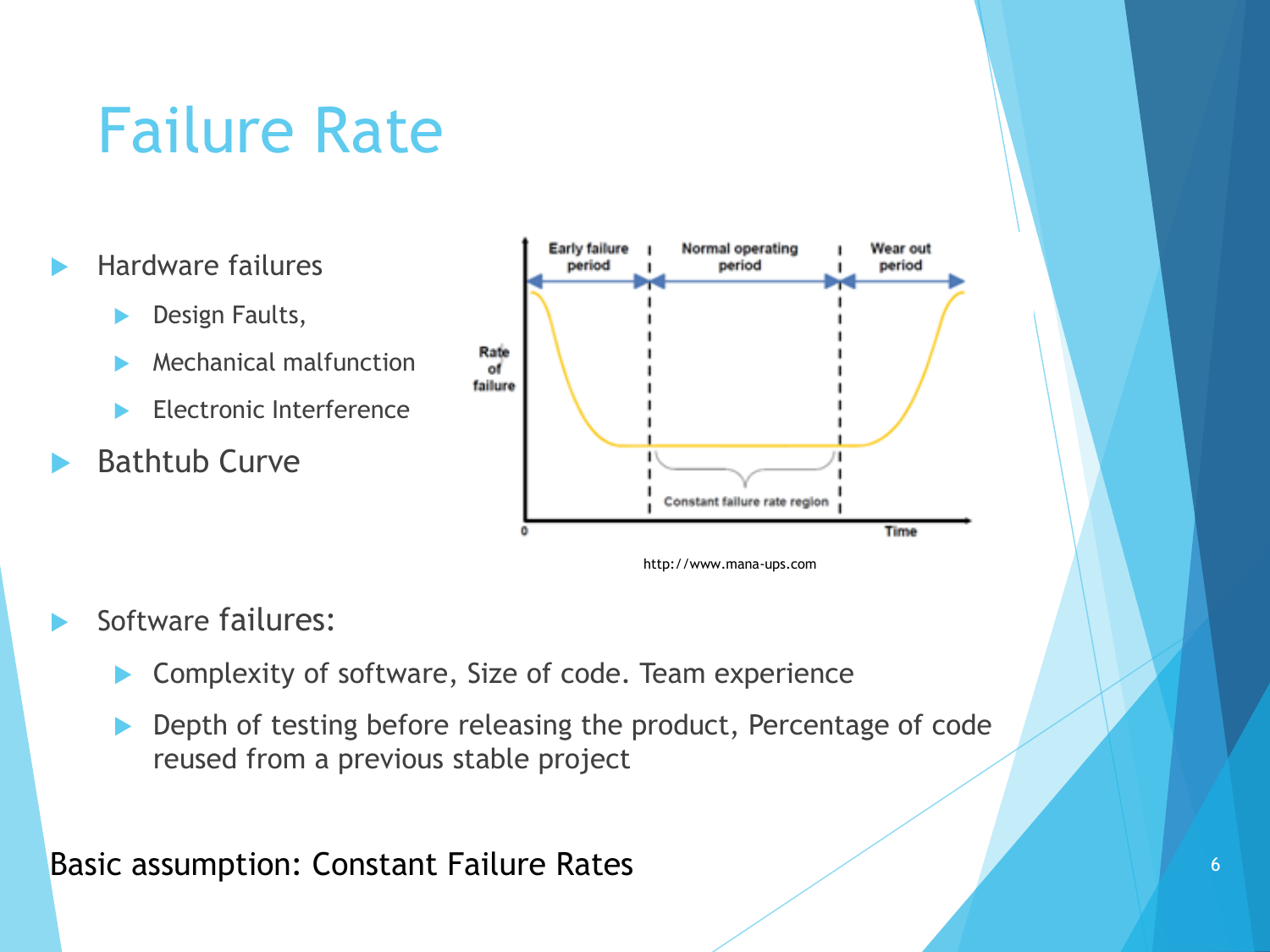#### How to Calculate Availability

 $\blacktriangleright A =$ Uptime Downtime + Uptime

$$
A = \frac{MTBF}{MTBF + MTTR}
$$

The impact of MTBF and MTTR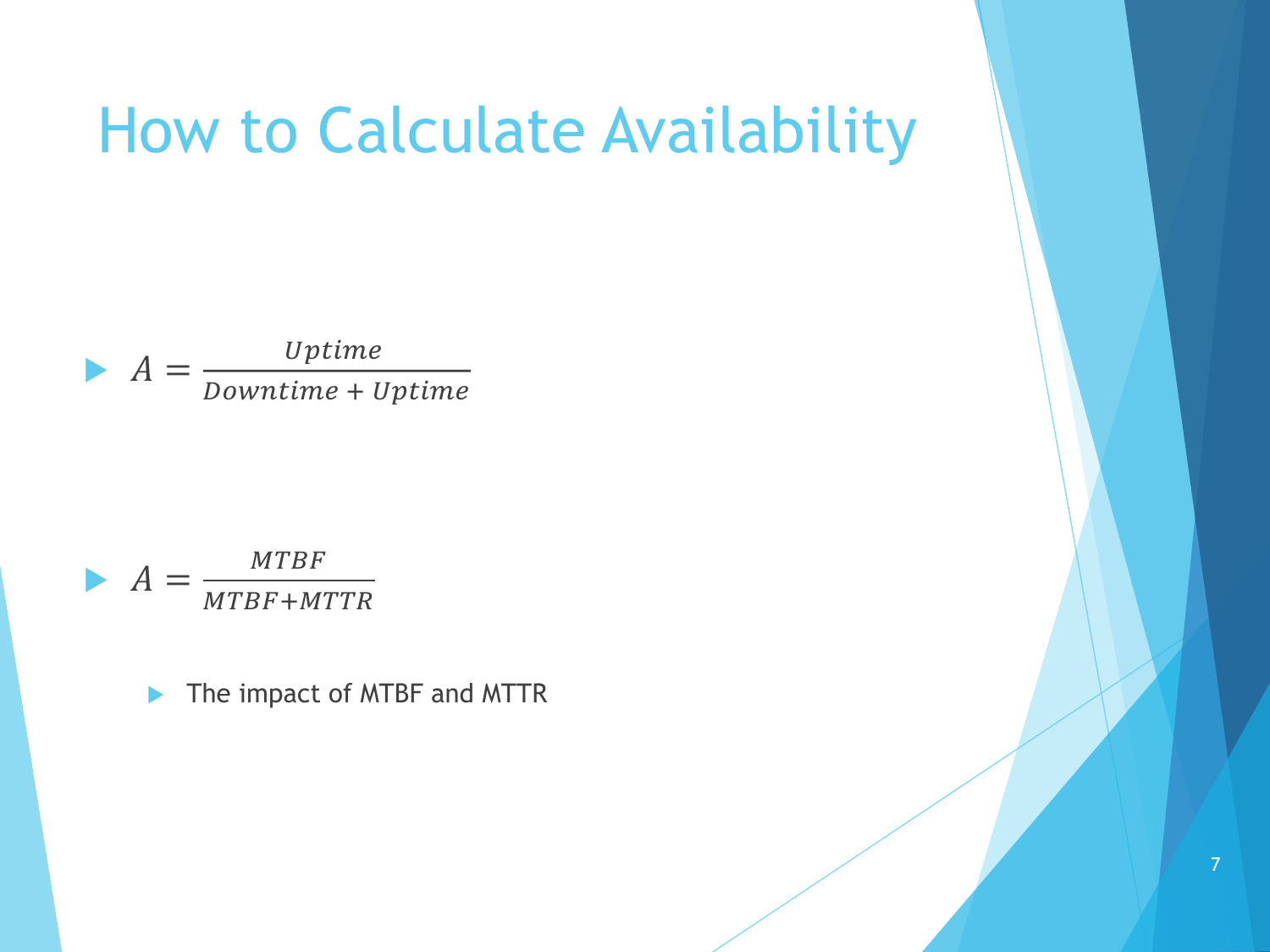# Many Factors in Availability Calculation

Designing and implementing a high available network:

#### Hardware

▶ Hardware failures like I/O errors, hard disk failures, memory parity errors, network hardware failures

#### Software

- Software errors like bugs in source codes, system overload, resource exhausting
- Environmental Faults
- Human Errors
	- Mostly occur as a result of changes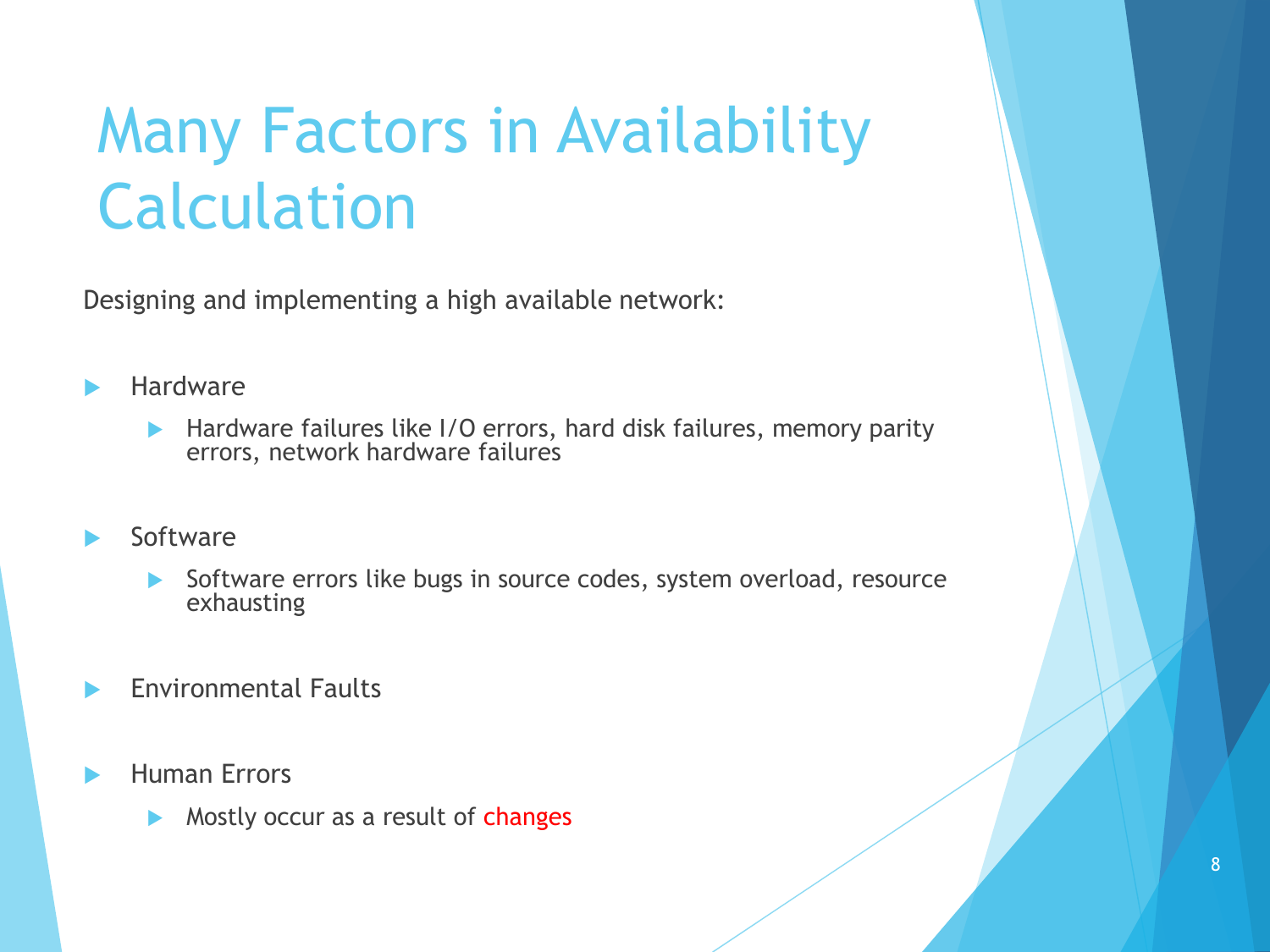# HW/SW factors in Availability Calculation of a Component

Calculating Hardware Availability:

- MTBF
	- **Can be obtained by the vendor for the off-the-shelf components or** the hardware team for the in-house component
- MTTR
	- Service contract response time

Calculating Software Availability:

- MTBF
	- Multiplying the defect rate by the size of program executed per second
- MTTR
	- Mean time taken to reboot or debugging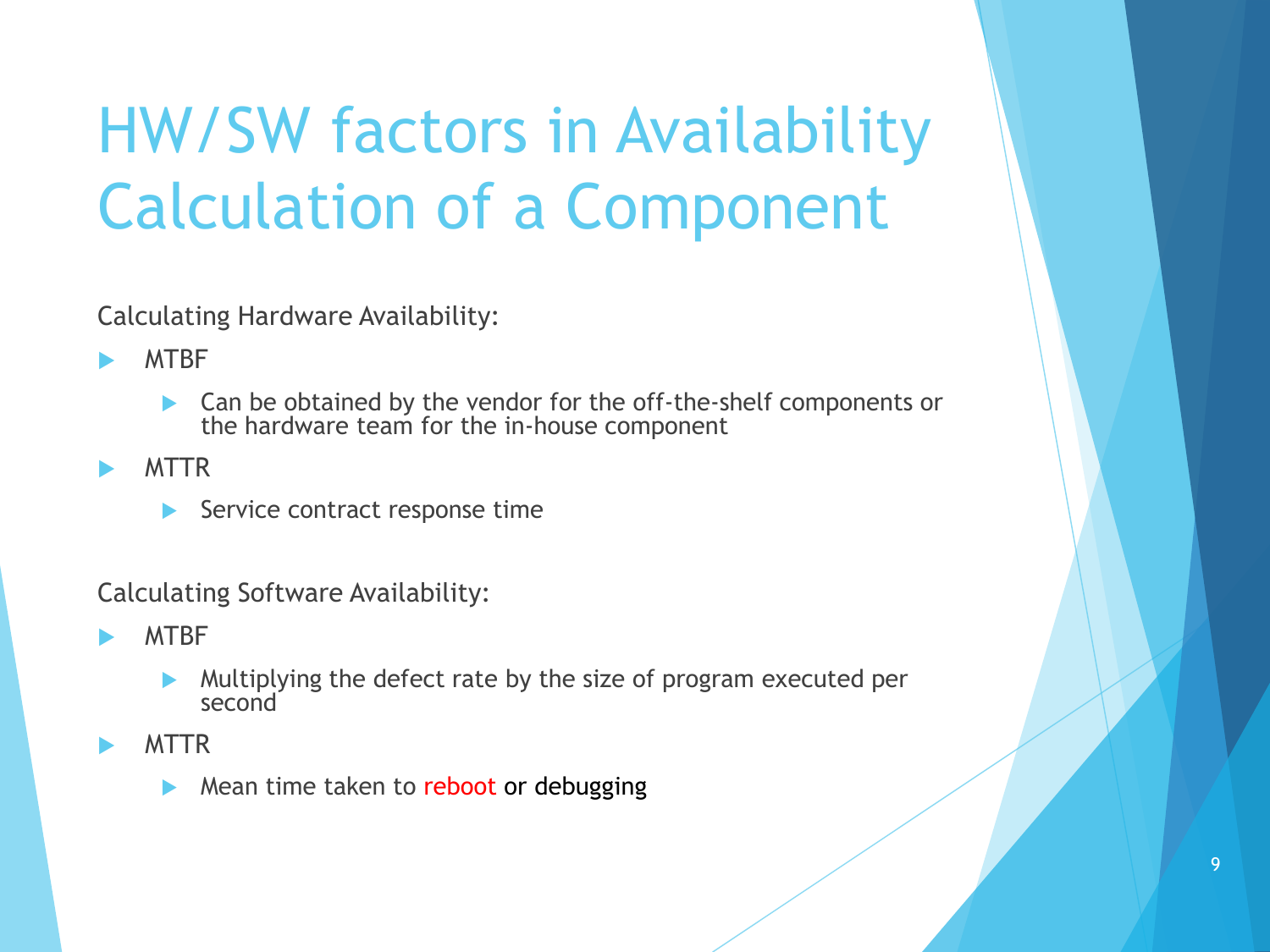# Human Errors and Environmental Factor

#### Environment

- 29 minutes down time for power loss per year, get the availability of 0.999945
- ▶ Can be increased by backup power devices

#### Human Errors

- **Experienced**
- Task complexity: either it is simple or hard, routine or non-routine
- Stress factor: how much time is available
- If there is any procedural guidance for doing the job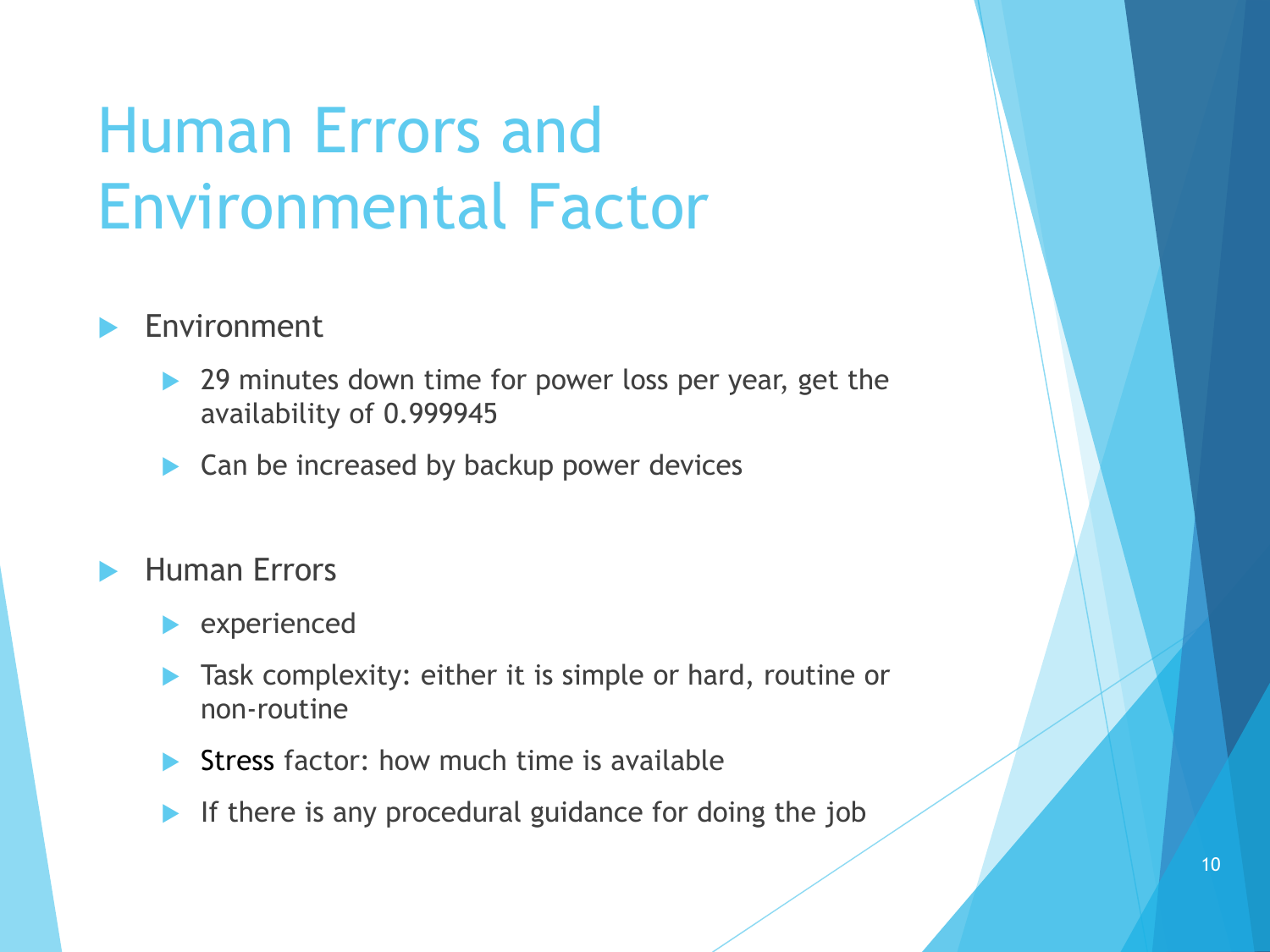# Availability in a Serial System  $A1 = 0.995$  $A2 = 0.995$

Availability =  $A1 \times A2 = 0.990025$ 

What happens if A1 is high but A2 is low?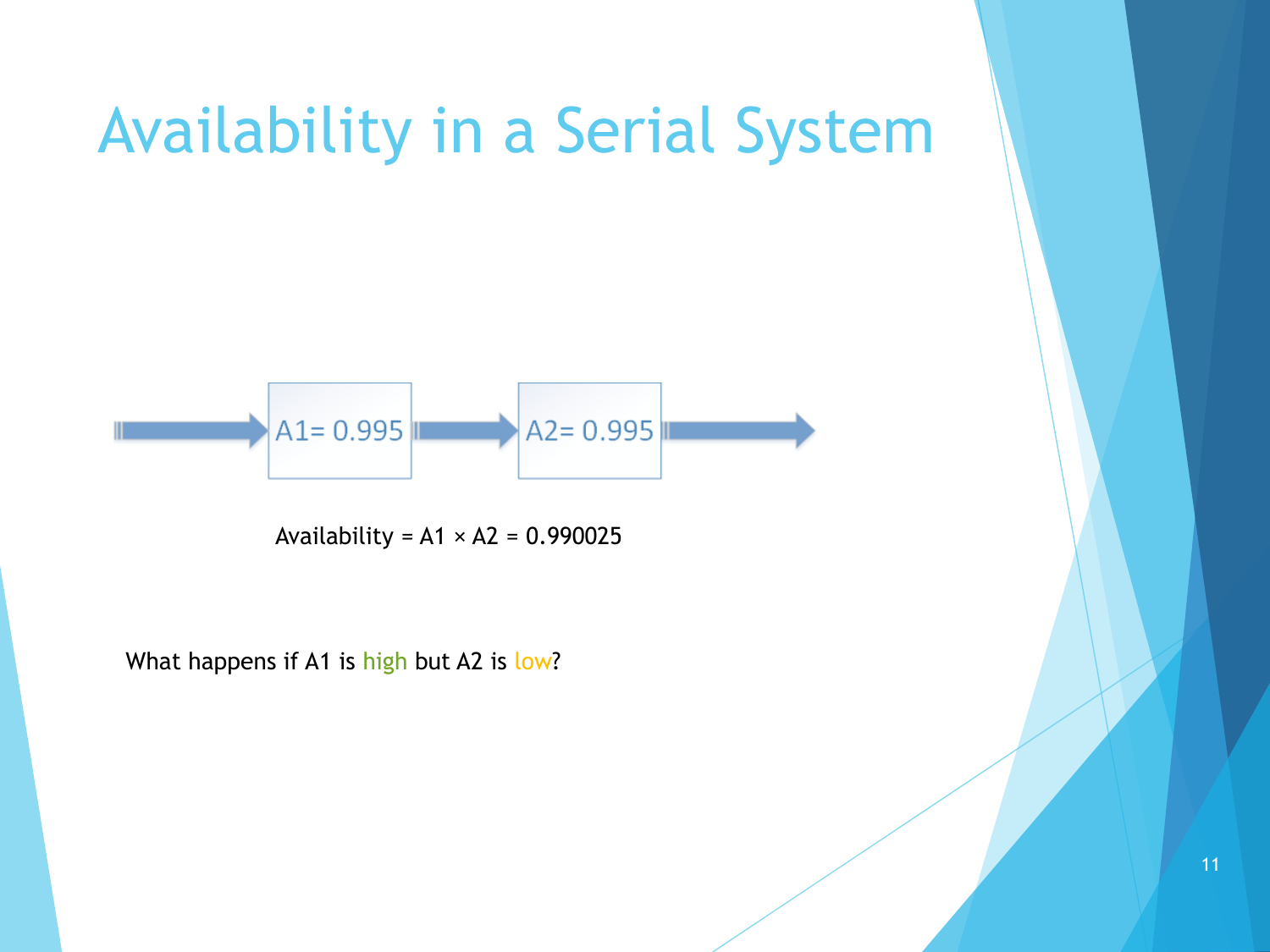# Availability in a Parallel



Unavailability =  $(1-A1) \times (1-A2) = 0.000025$ 

Availability = 1 – Unavailability = 0.999975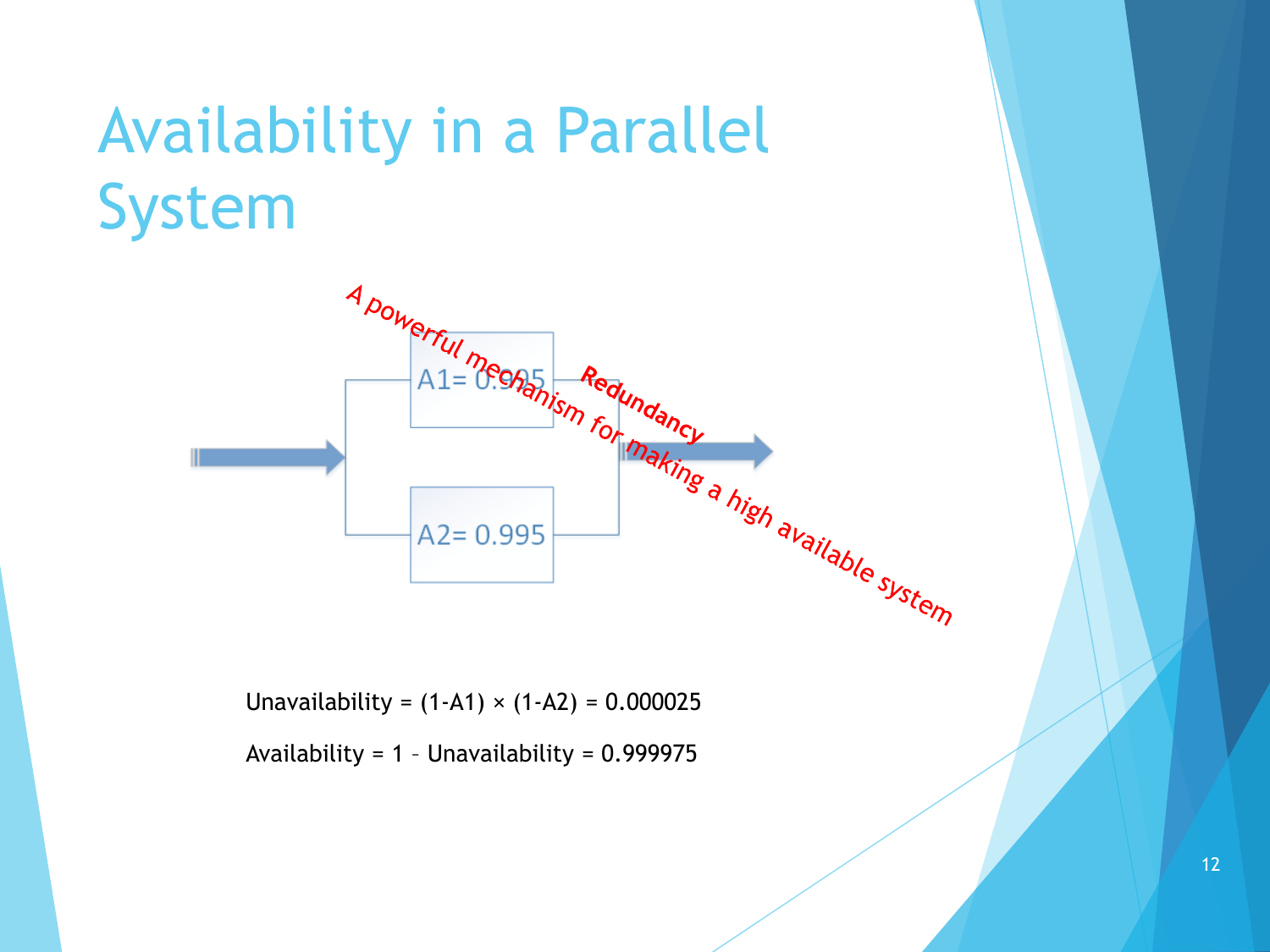#### So far…

 $\blacktriangleright$  We know what the availability is

- $\blacktriangleright$  We can calculate the availability of a single (independent) component
- $\blacktriangleright$  We can calculate the availability of dependent components with simple relations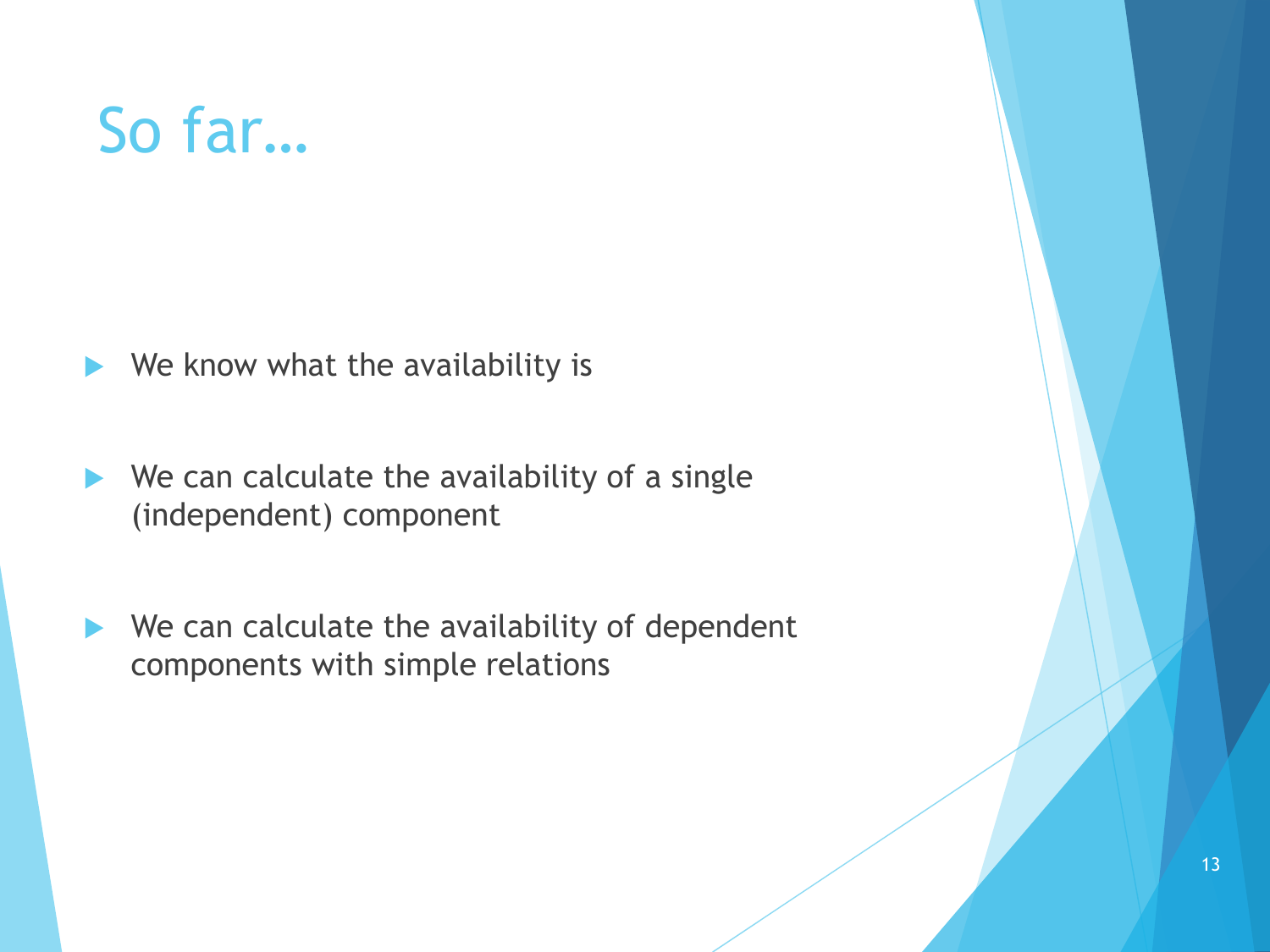# Application Dependency

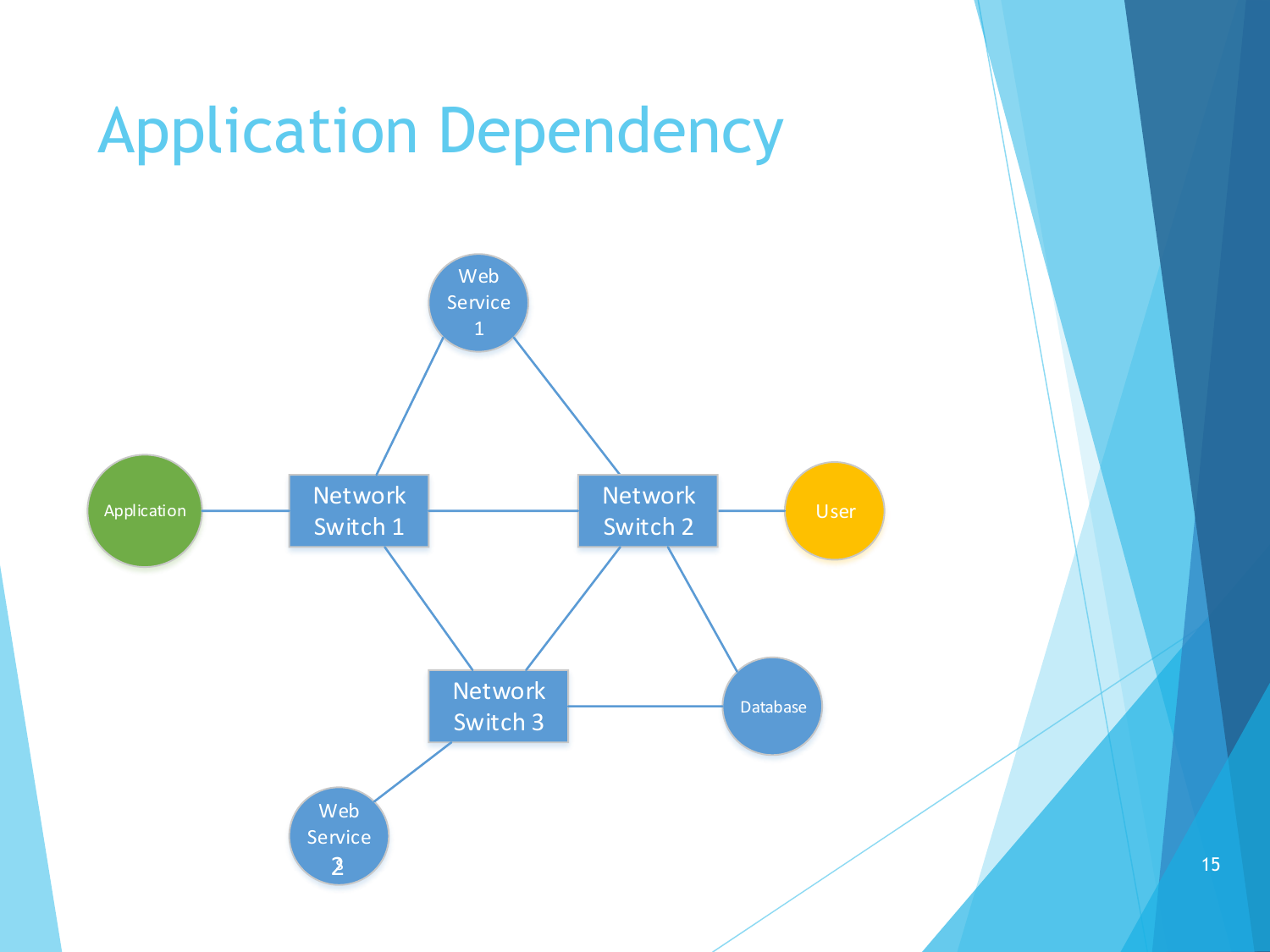#### Real life example!



16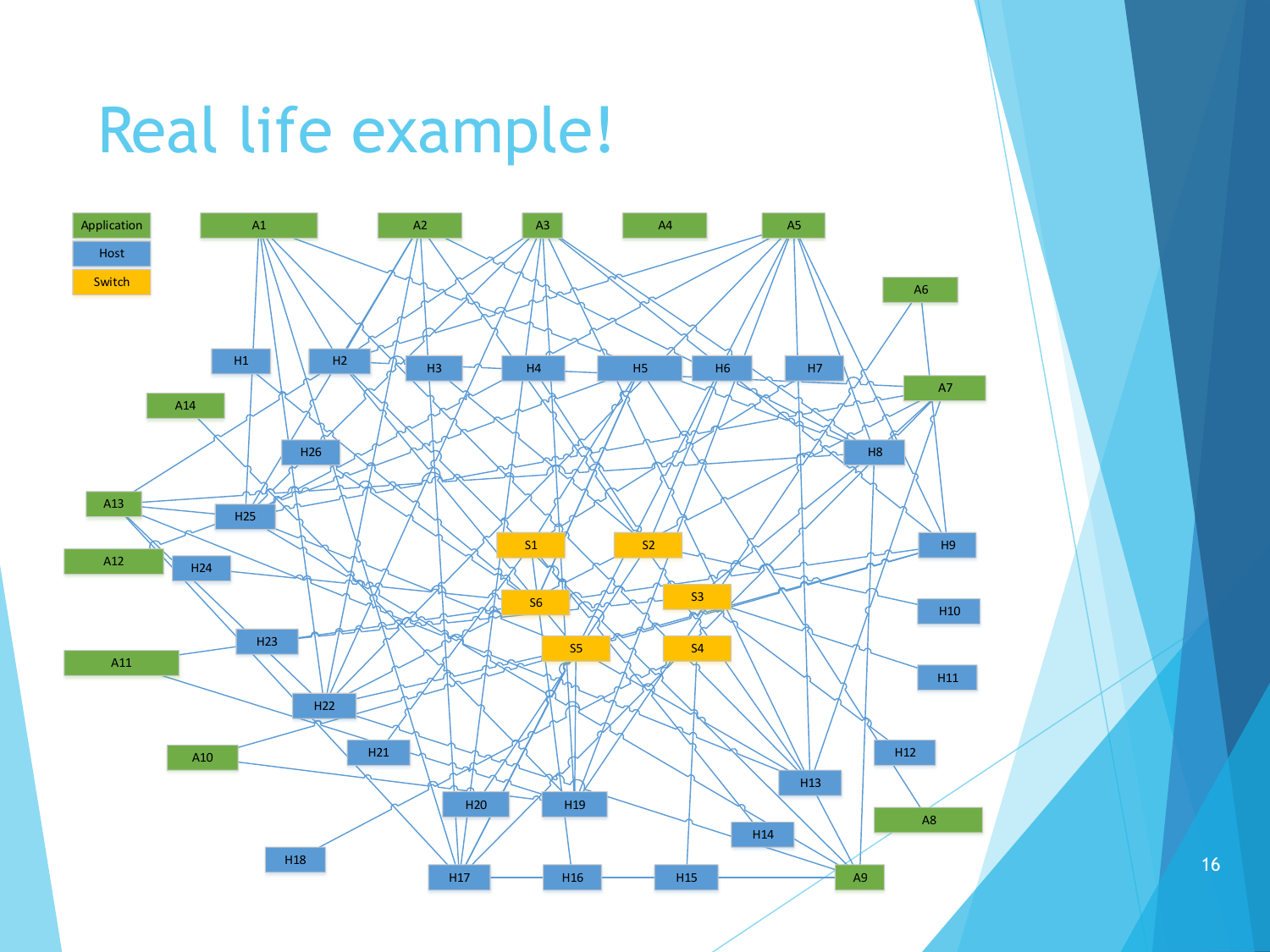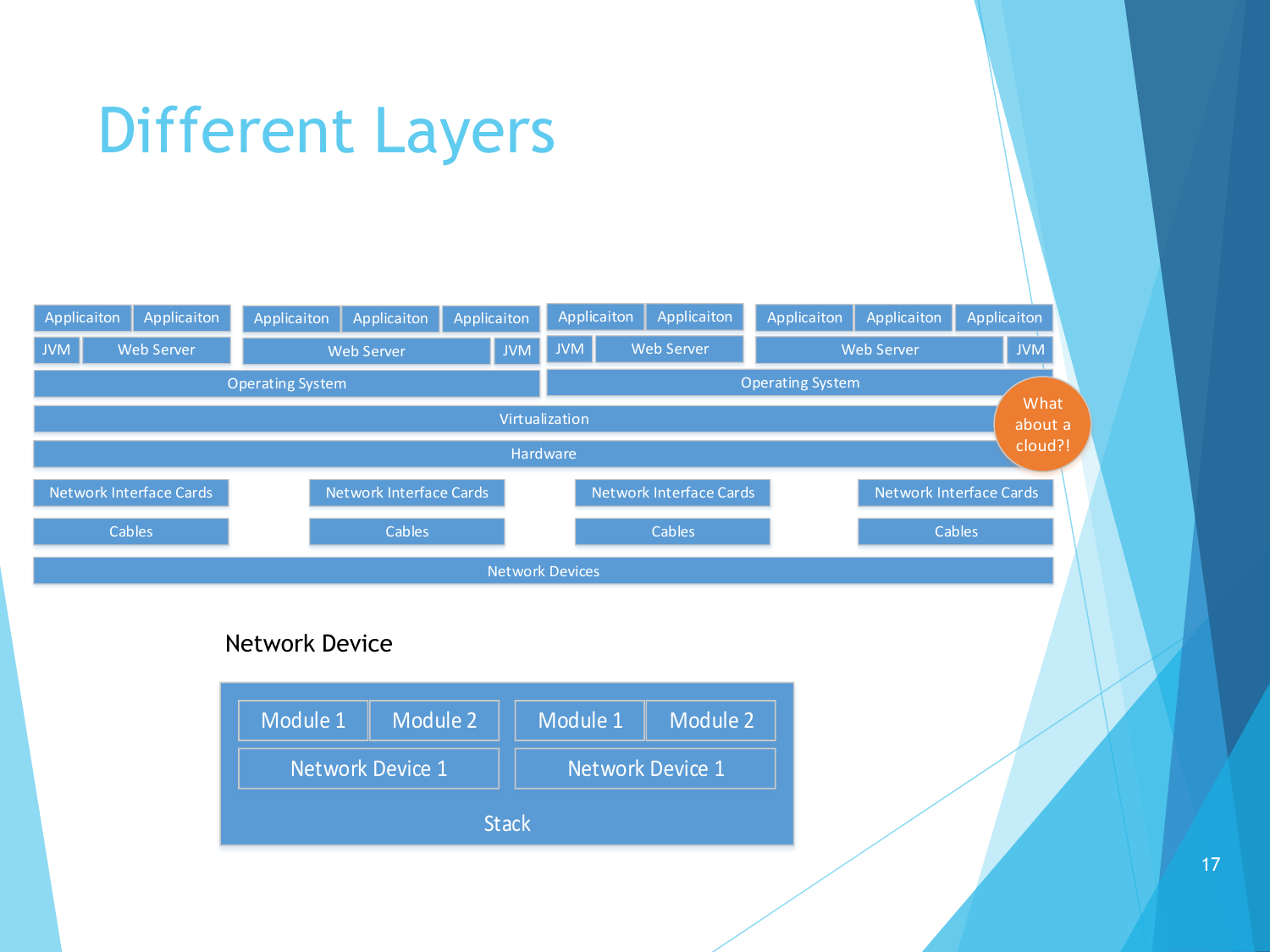# What may go wrong?

- An application may have bugs
- An application server may run out of resources
- An operating system may fail
- A hard disk may fail
- A server hardware may fail
- A network cable may get disconnected
- A switch may malfunction
- An administrator may make a mistake while configuring something
- You may have power outage
- Your cooling system may fail
- And …
- Are these happening one at a time?!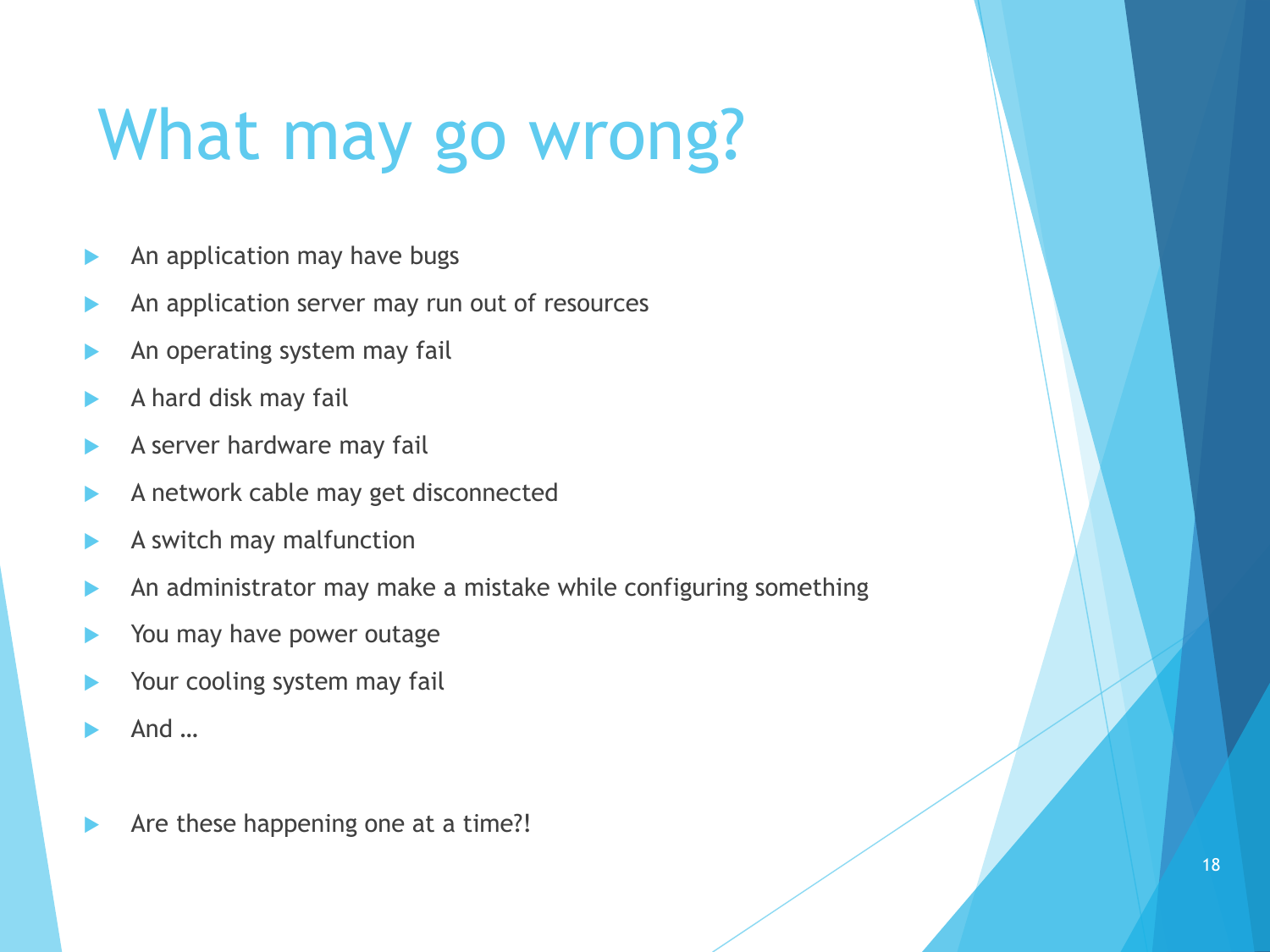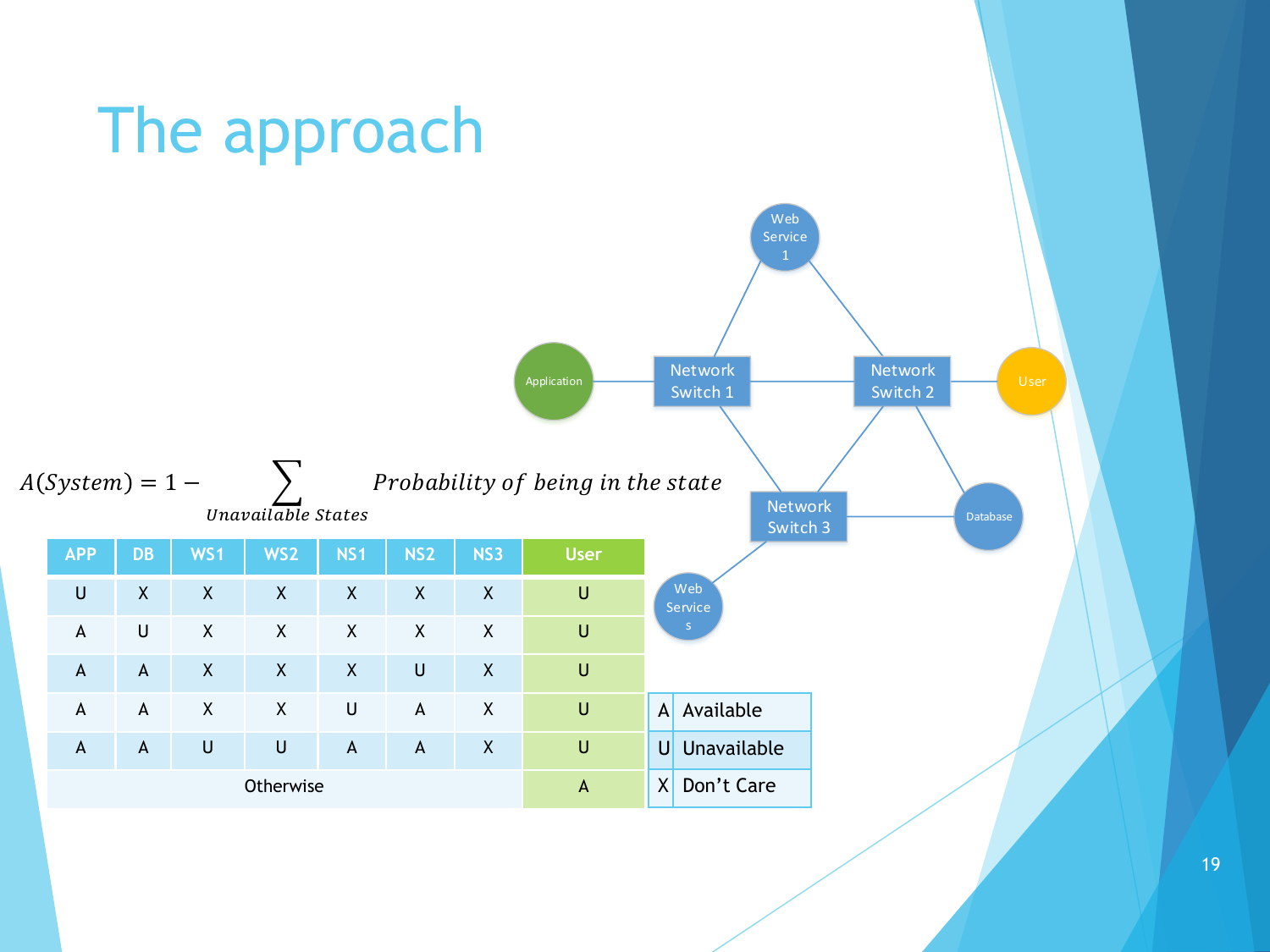#### In order to find failures

Choose what layers you want to include in your calculations

- ▶ You may want to skip a level or integrate it into others
- Partition those layers into two categories:
	- Network Category: All those providing network connectivity
	- End point Category: All those are not engaged in network connectivity
- Divide End Points into two subcategories:
	- Application itself
	- Containers (no dependency rule)
- And Network subcategories are:
	- Container
	- Interface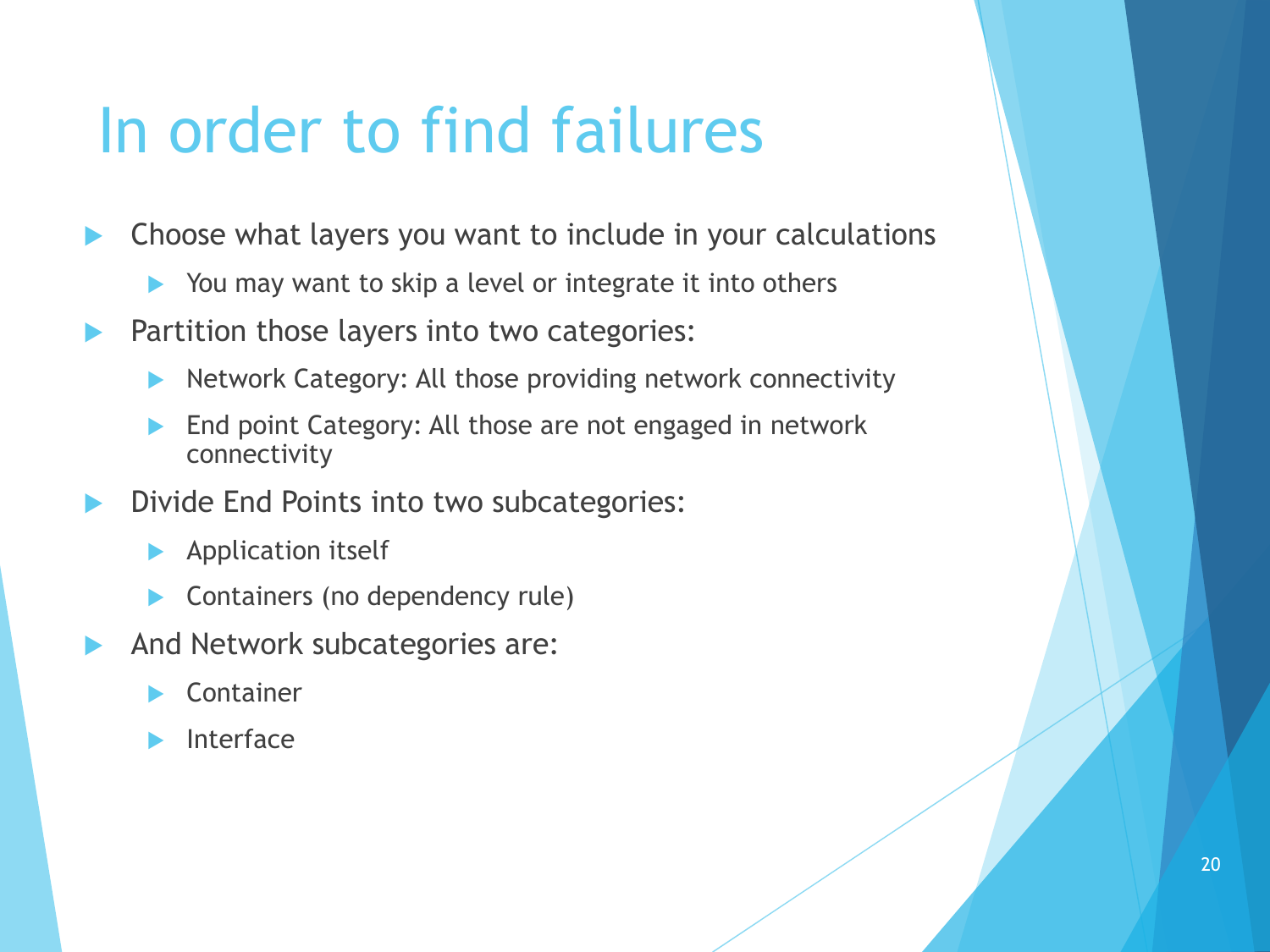### The rules are:

- A container will fail, if either of its components fails
- An application will fail if:
	- $\blacktriangleright$  Itself fails;
	- $\blacktriangleright$  Its container fails;
	- What it depends on had failed;
	- **There is no connectivity between the application and** what it depends on.
	- An interface will fail if it fails!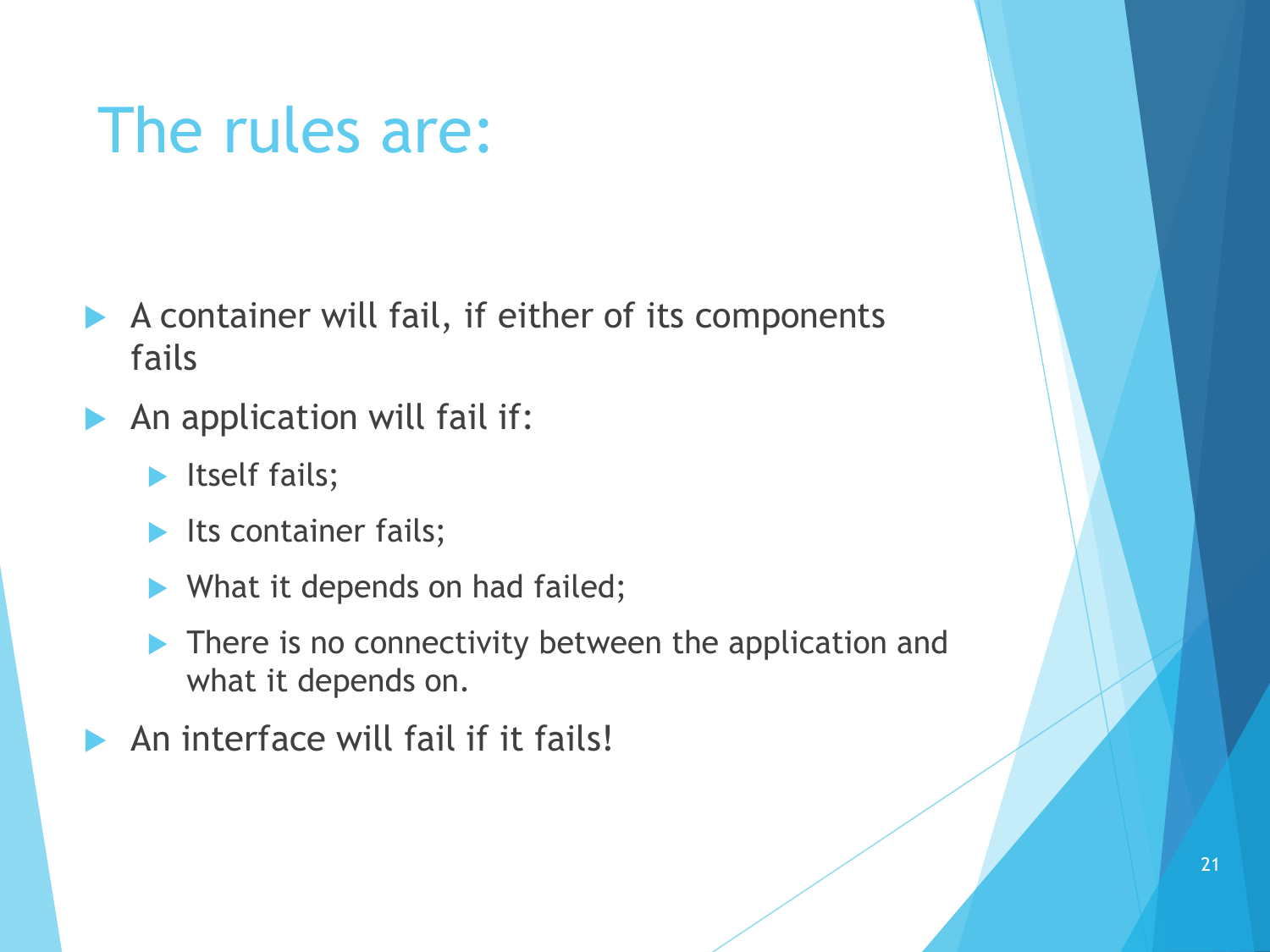# Situation Modeling



22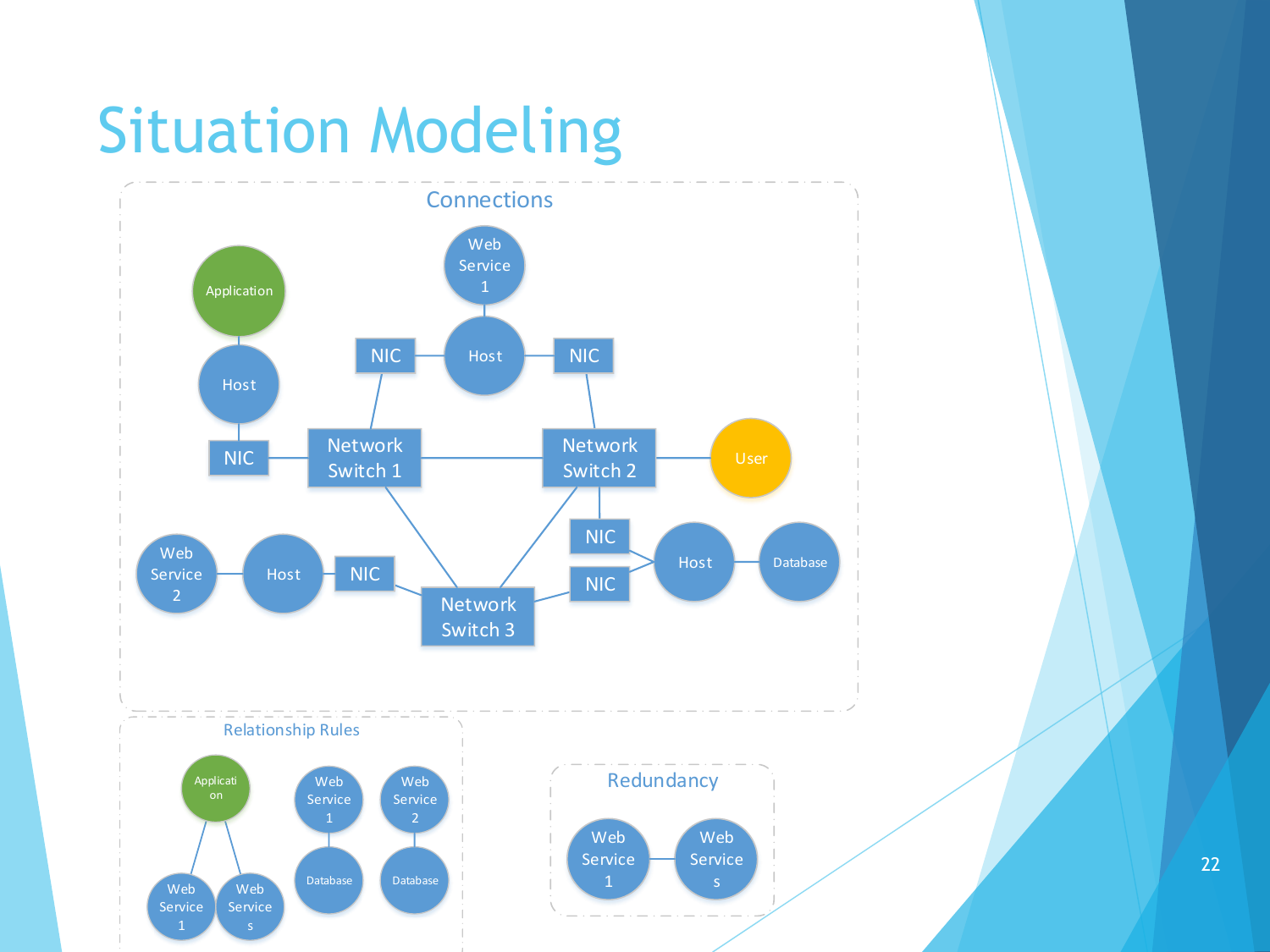# Calculation Steps

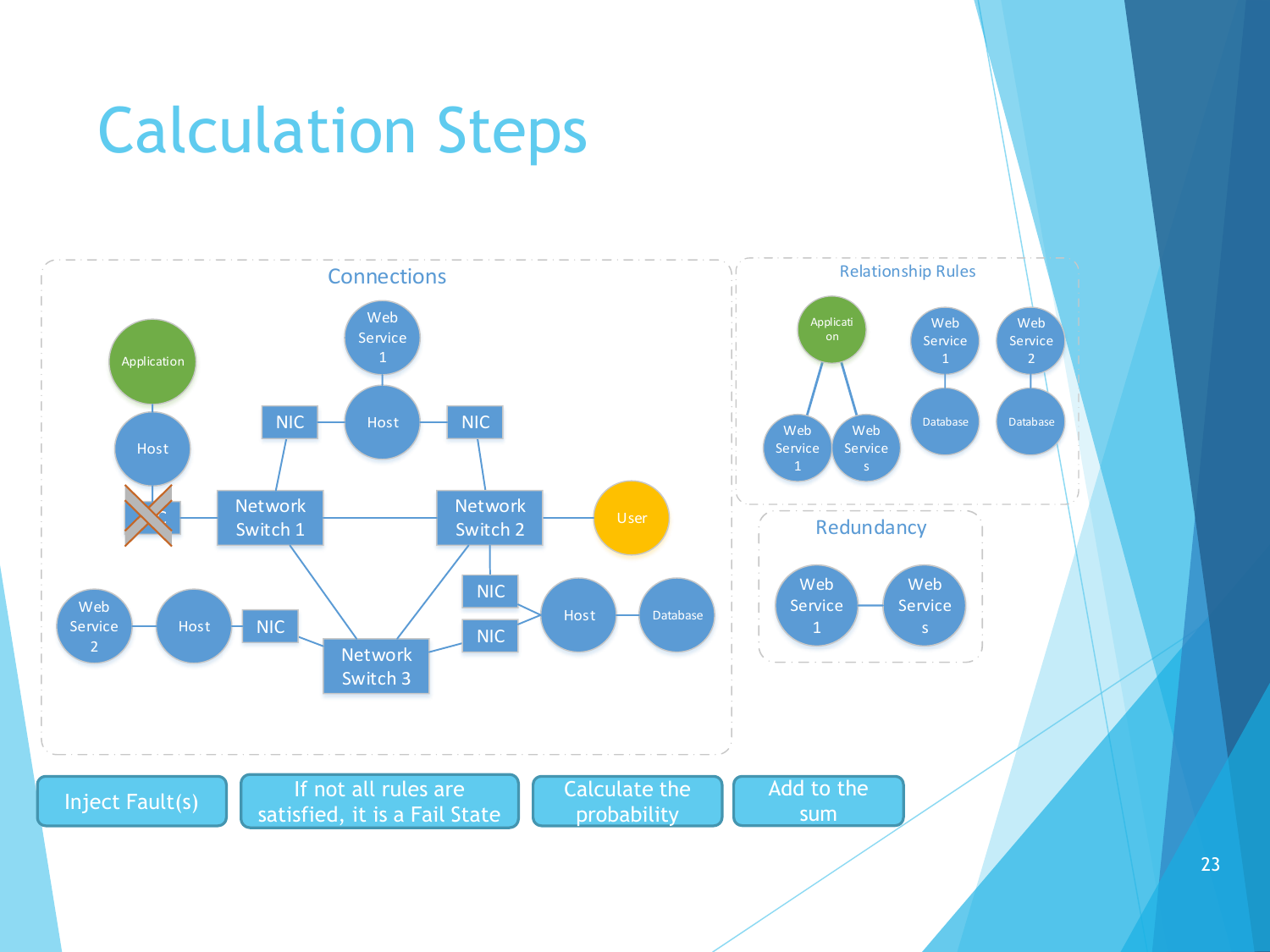### Test Case

- Getting AITIH data for a part of a business application in csv format
- appT
- **appCSA**
- **appEUI**
- **appEBC**
- appEDB
- appCS
- appkia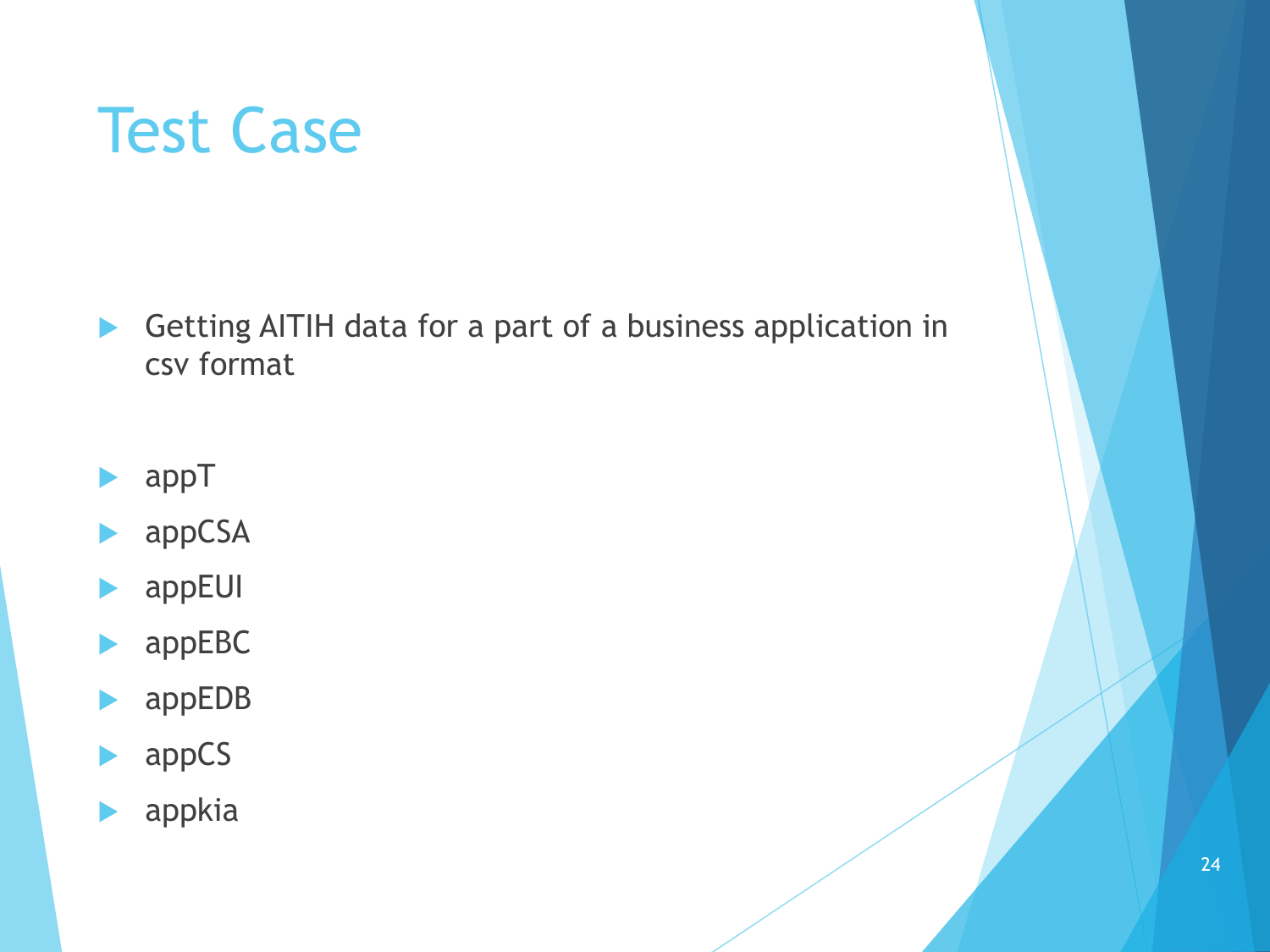#### **Application - Hosts**

| <b>Application Name</b> | <b>Host</b> | <b>No. of Clones Running</b> |
|-------------------------|-------------|------------------------------|
| appCSA                  | hst01       |                              |
| appCSA                  | hst02       | 1                            |
| appEUI                  | hst03       | 5                            |
| appEUI                  | hst04       | 5                            |
| appEUI                  | hst05       | 5                            |
| appEBC                  | hst06       | $\overline{3}$               |
| appEBC                  | hst07       | $\overline{3}$               |
| appEBC                  | hst08       | $\overline{\mathbf{3}}$      |
| appEBC                  | hst03       | $\overline{\mathbf{3}}$      |
| appEBC                  | hst04       | $\overline{3}$               |
| appEBC                  | hst05       | $\overline{3}$               |
| appCS                   | hst06       | 1                            |
| appCS                   | hst07       |                              |
| appCS                   | hst08       |                              |
| appCS                   | hst03       |                              |
| appCS                   | hst04       | 1                            |
| appCS                   | hst05       |                              |
| appkia                  | hst06       |                              |
| appkia                  | hst07       |                              |
| appkia                  | hst08       |                              |
| appkia                  | hst03       | 1                            |
| appkia                  | hst04       |                              |
| appkia                  | hst05       |                              |
| appT                    | hst09       |                              |
| appT                    | hst10       |                              |
| appEDB                  | hst11       | 1                            |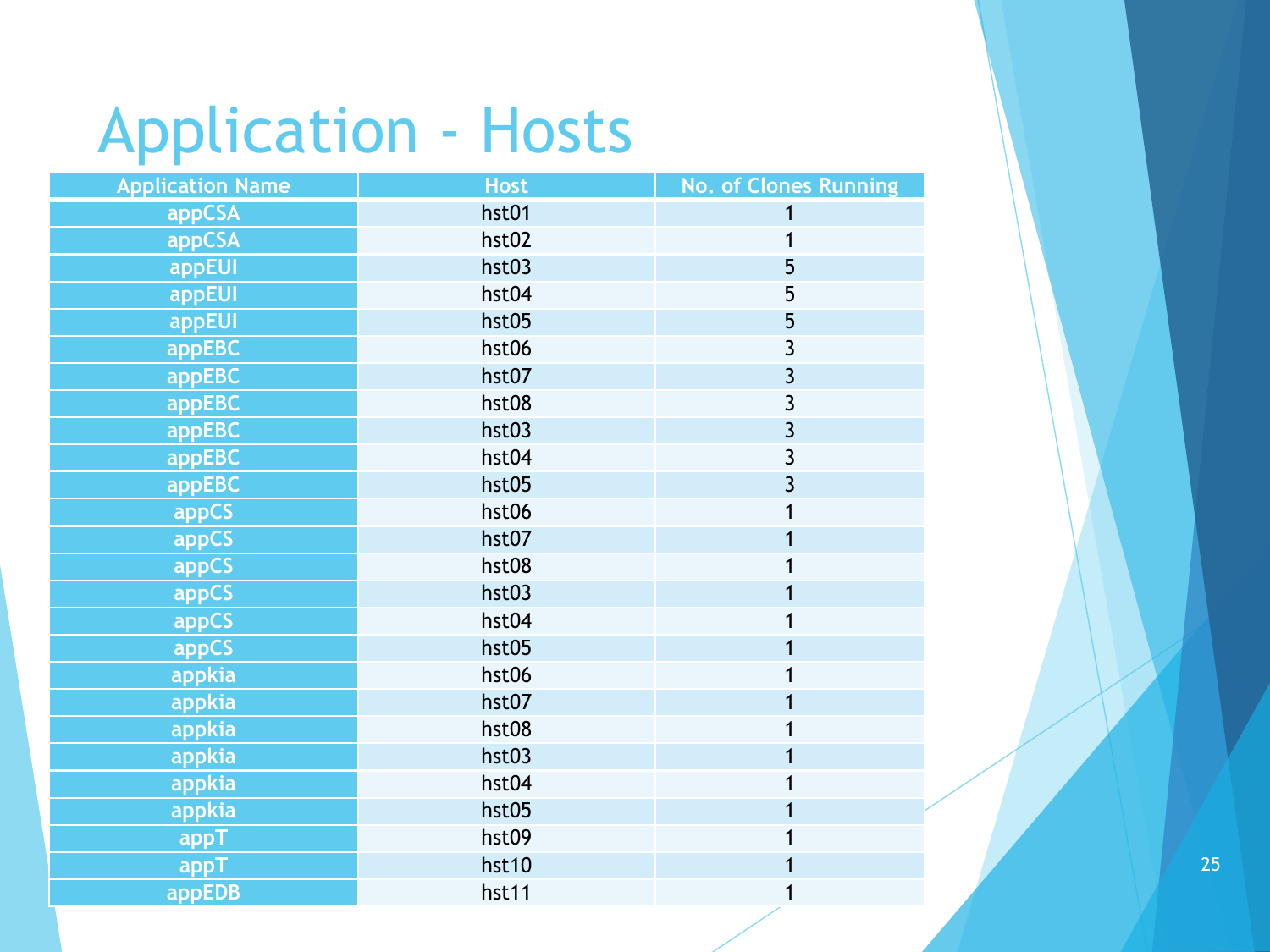## Application Dependencies

| <b>Application Name</b> | <b>Database Service</b> | <b>Hosted on</b>  |
|-------------------------|-------------------------|-------------------|
| appCS                   | appT                    | hst09             |
| appkia                  | appT                    | hst <sub>10</sub> |
| appEBC                  | appEDB                  | hst11             |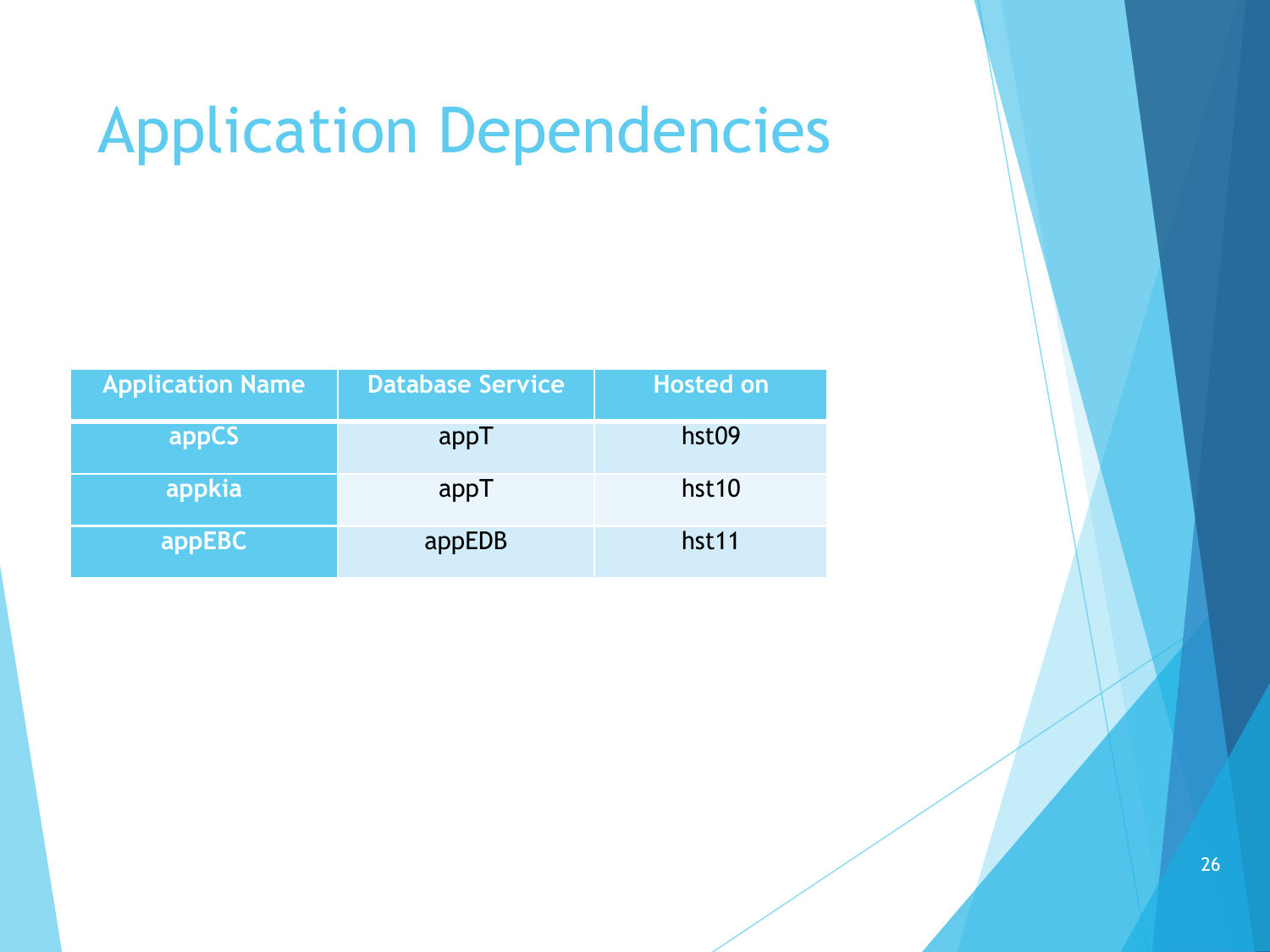#### All components together

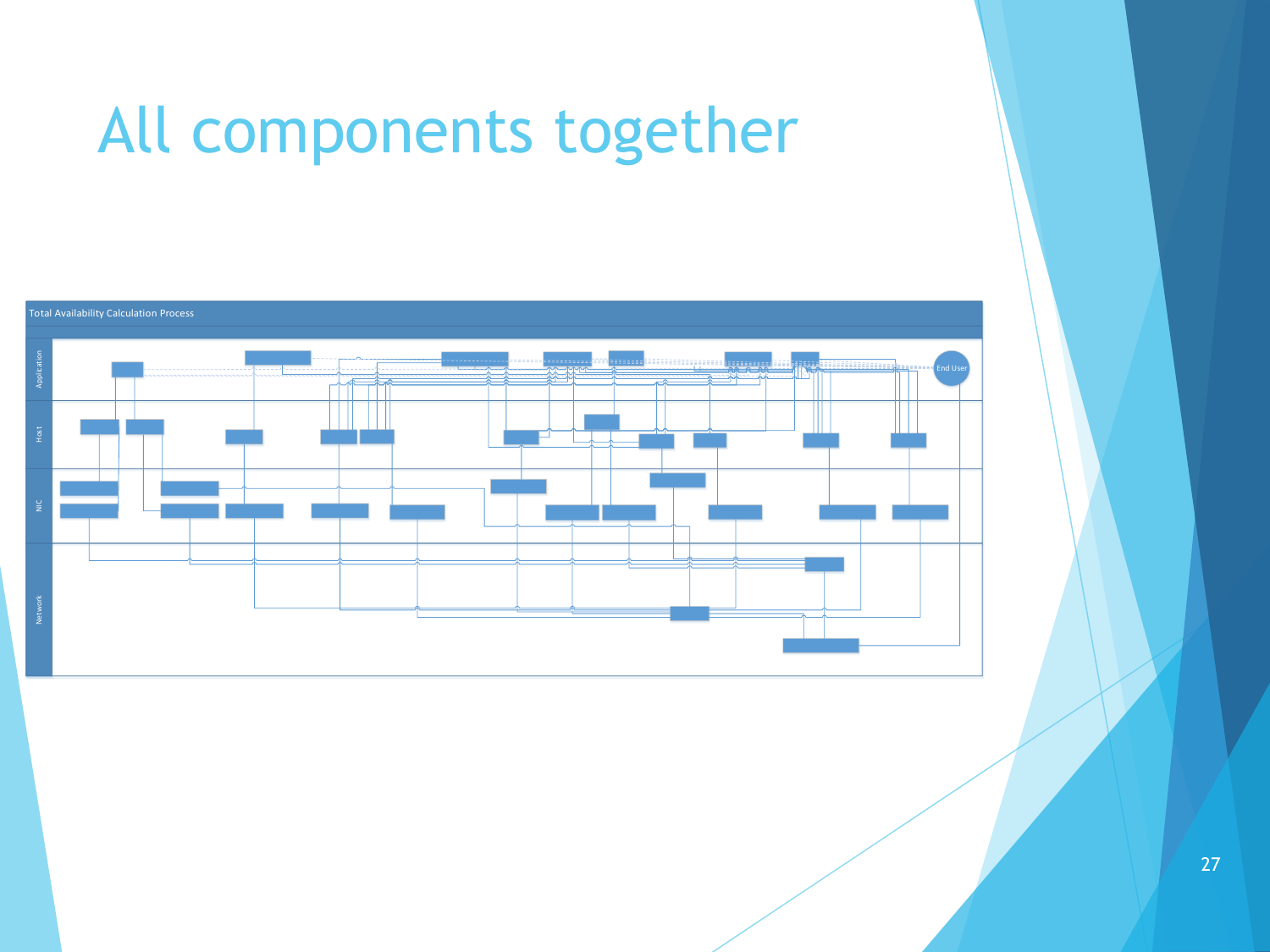## The input data

#### **apps.csv**

*hst01,appCSA,1*

*hst02,appCSA,1*

#### **netnods.csv**

*Switch\_1,Switch\_3*

*Switch\_3,Switch\_2,Switch\_1*

#### **hostnicsw.csv**

*hst08,eth2,Switch\_1*

*hst07,eth2,Switch\_1*

*hst01,eth2,Switch\_1*

#### **dep.csv**

*appCS,appT*

*appkia,appT*

#### **availability.csv** (A random number between 0.9999 and 0.999997)

*hst08->eth2,,,0.999944*

*hst09,,,0.999972*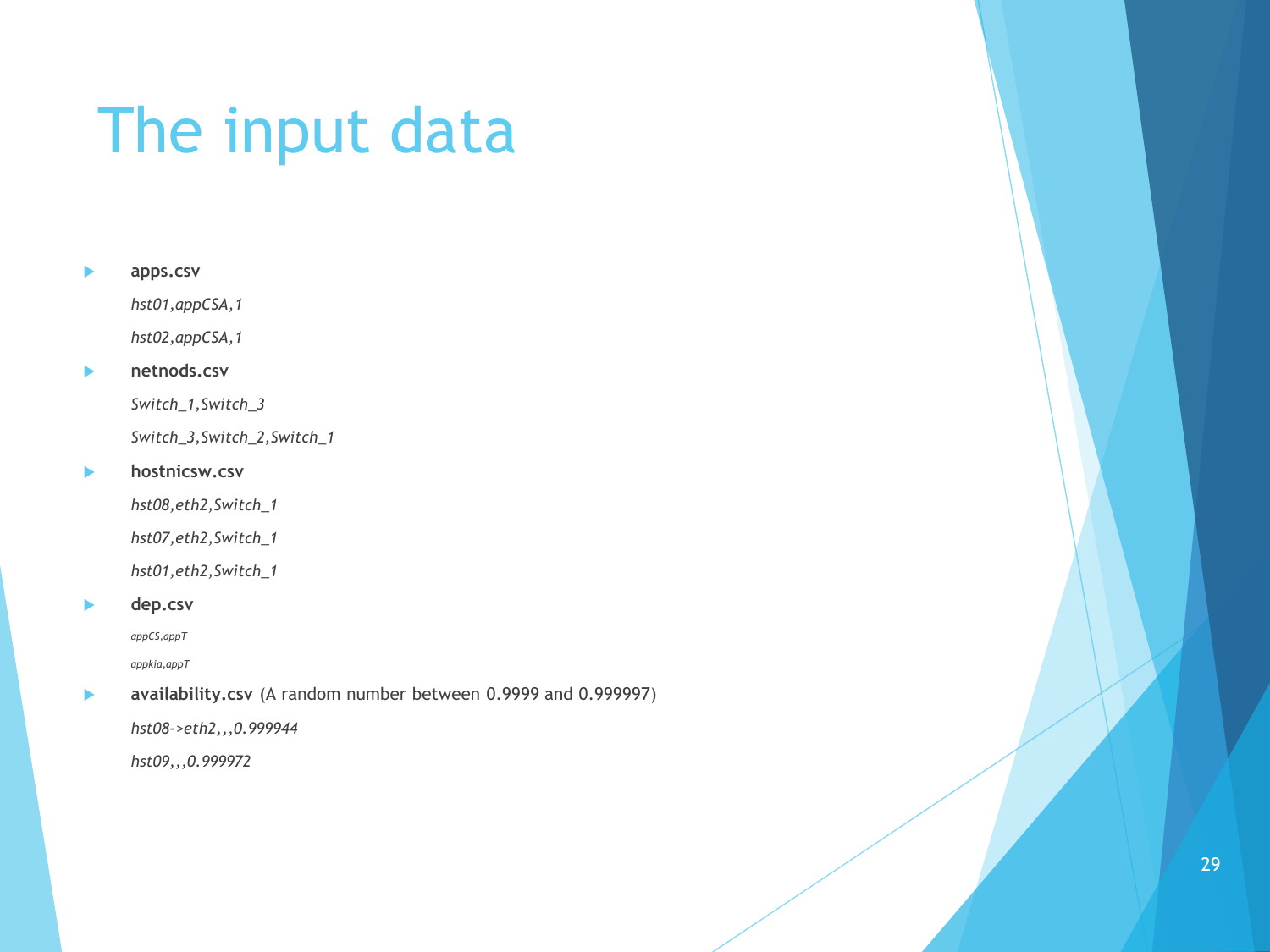## The Process

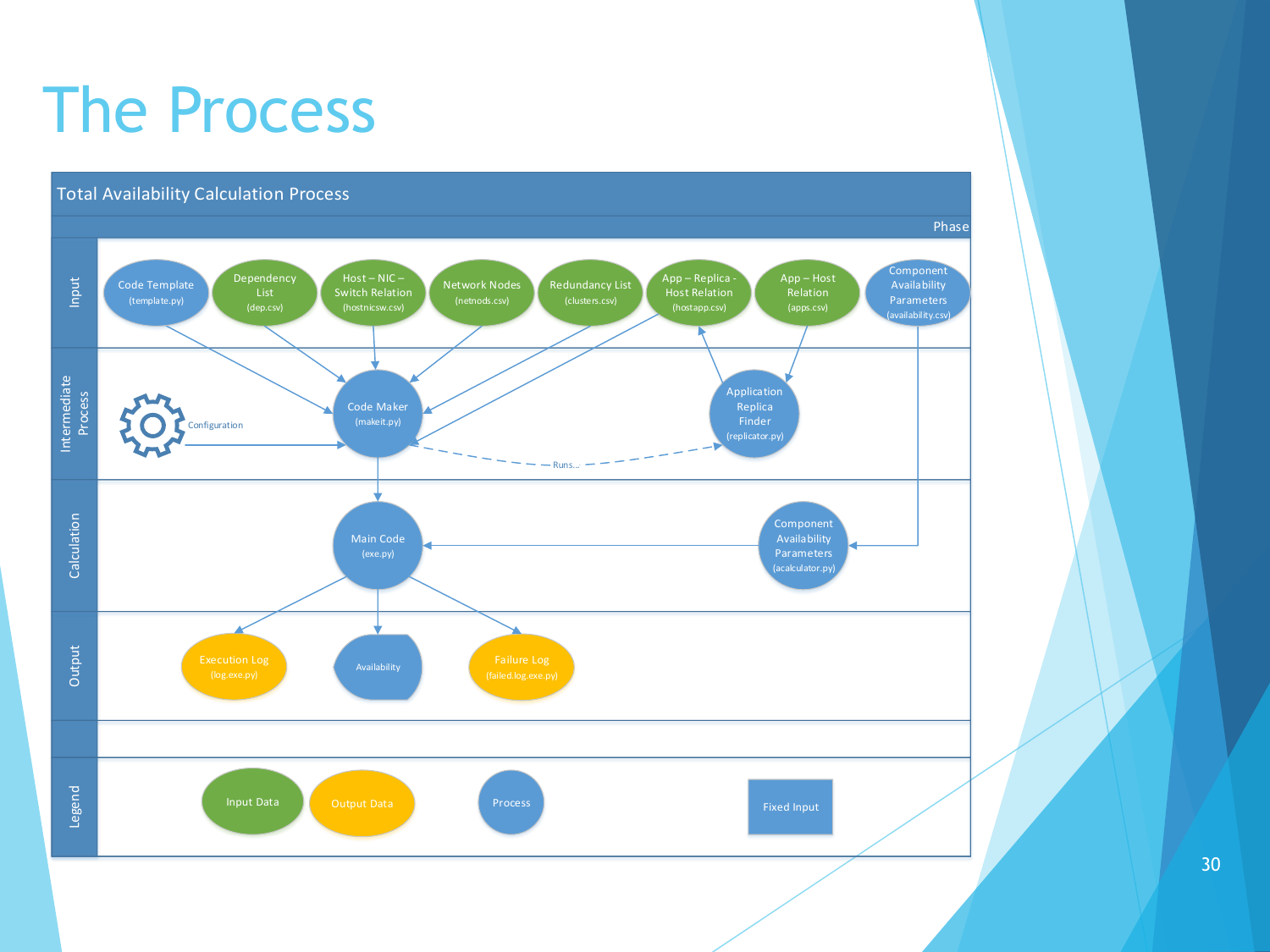# **Results - Summary**

| <b>Maximum</b><br><b>Simultaneous</b><br><b>Faults</b> | <b>Number of Failure</b><br><b>Scenarios</b> | <b>Total Availability</b> |
|--------------------------------------------------------|----------------------------------------------|---------------------------|
| 1                                                      | 5                                            | 99.9781476669 %           |
| $\overline{2}$                                         | 280                                          | 99.9780993579 %           |
| 3                                                      | 8,192                                        | 99.9780993065 %           |
| 4                                                      | 136,153                                      | 99.9780993064 %           |
| 5                                                      | 1,769,375                                    | 99.9780993064 %           |
| 6                                                      | 17,919,053                                   | 99.9780993064 %           |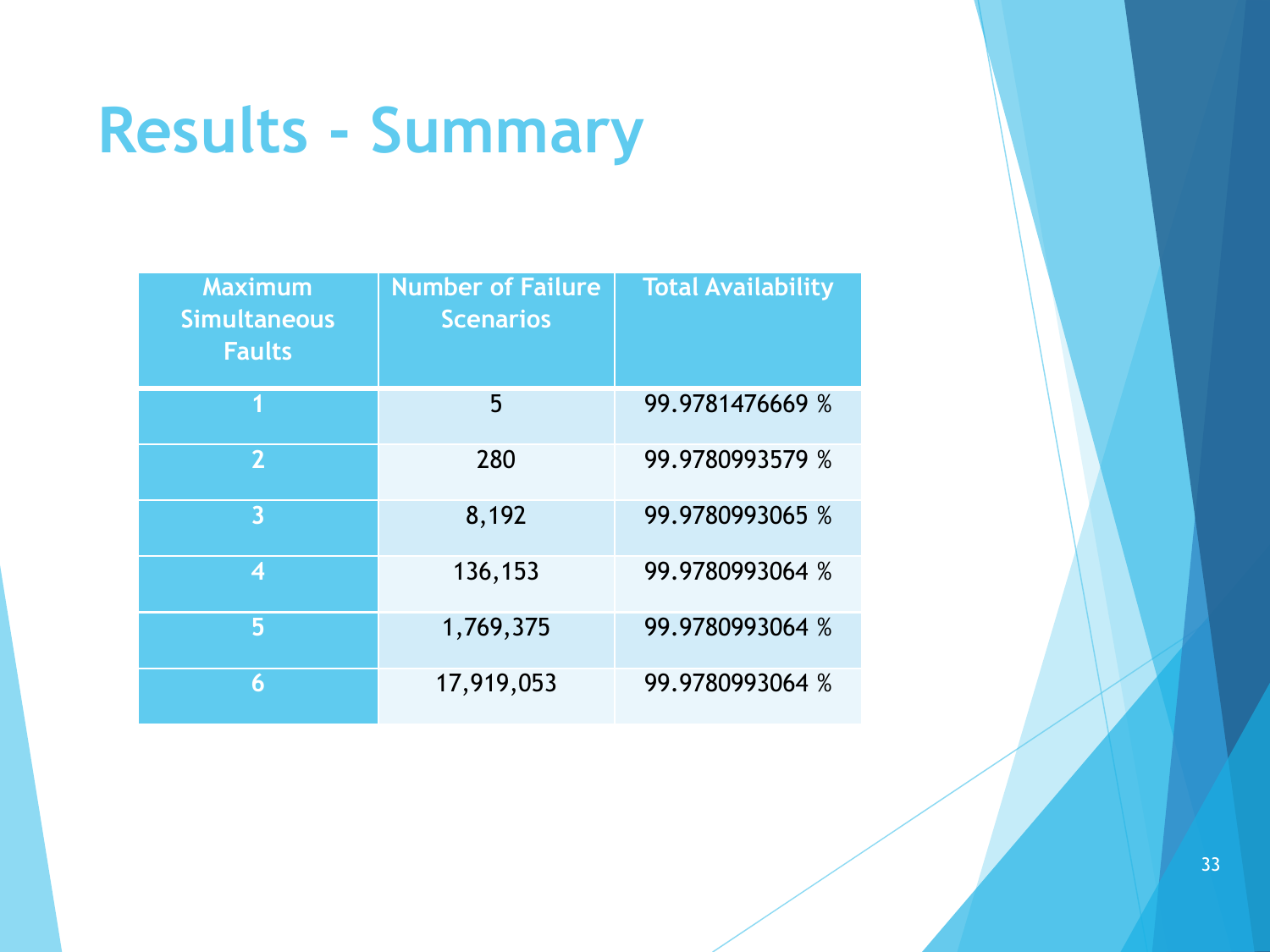## **Results - Two Simultaneous Fault Scenarios**

| #               | <b>Component A</b> | <b>Component B</b> | <b>Desc</b>        |
|-----------------|--------------------|--------------------|--------------------|
| 1               | 'hst09'            | 'appT.REP2'        | appT.REP2 on hst10 |
| $\overline{2}$  | 'hst09'            | 'hst10'            |                    |
| 3               | 'appT.REP2'        | 'appT.REP1'        | appT.REP1 on hst09 |
| $\overline{4}$  | 'appT.REP1'        | 'hst10'            |                    |
| 5               | 'hst02'            | 'hst01->eth2'      |                    |
| $6\phantom{1}6$ | 'hst02'            | 'appCSA.REP1'      | .REP1 on hst01     |
| $\overline{7}$  | 'hst02'            | 'hst01'            |                    |
| 8               | 'hst01->eth2'      | 'appCSA.REP2'      | .REP2 on hst02     |
| 9               | 'hst01->eth2'      | 'hst02->eth2'      |                    |
| 10              | 'appCSA.REP2'      | 'appCSA.REP1'      |                    |
| 11              | 'appCSA.REP2'      | 'hst01'            |                    |
| 12              | 'appCSA.REP1'      | 'hst02->eth2'      |                    |
| 13              | 'hst02->eth2'      | 'hst01'            |                    |
| 14              | 'Switch_2'         | hst11->eth1        |                    |
| 15              | 'hst11->eth1'      | 'hst11->eth2'      |                    |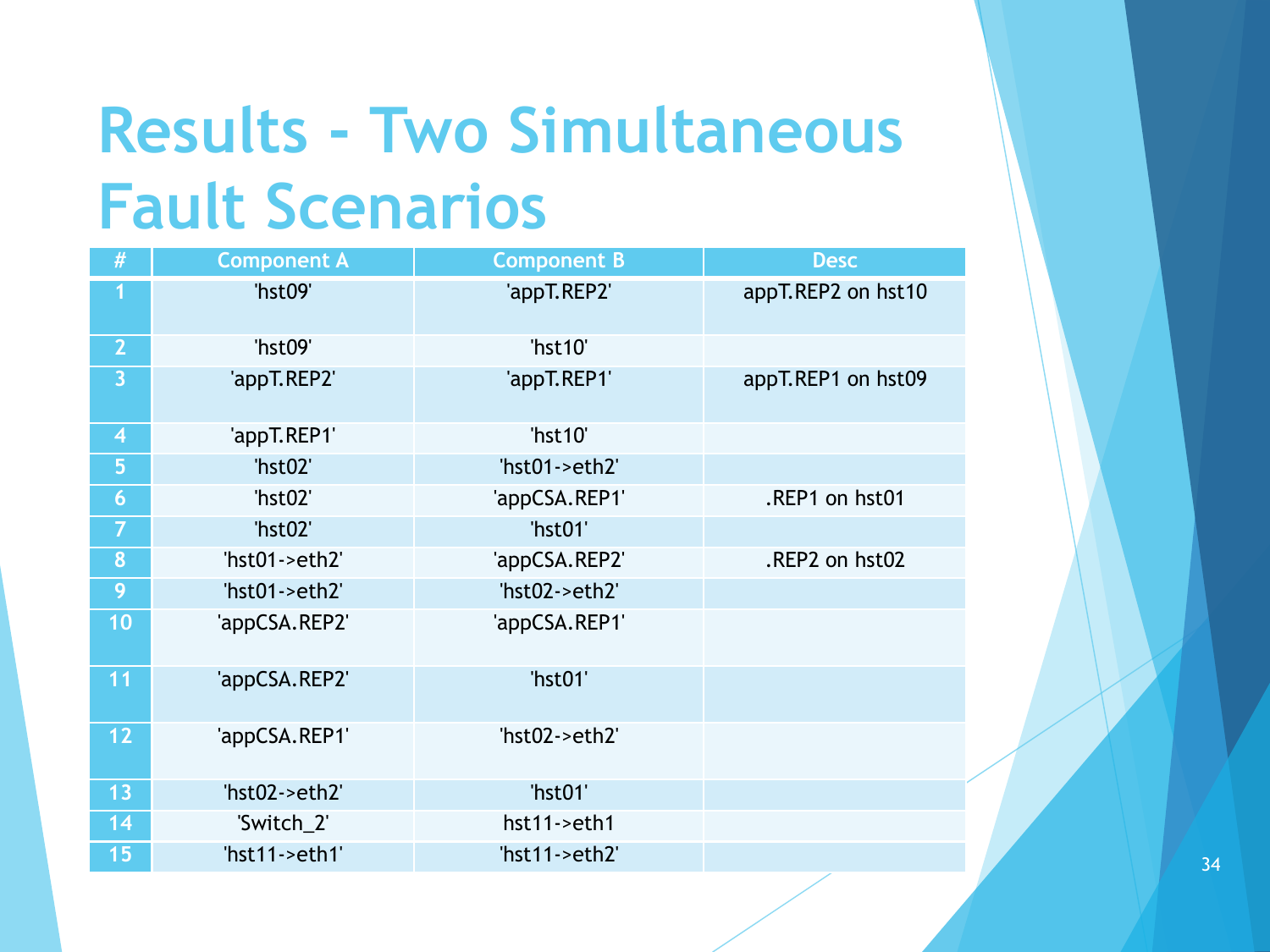#### **Result –** A little analysis

#### **Criticality Function:**

CF(component) = Number of times it appeared as a cause of system failure \* (1- Availability(component))

**Most Critical Components: ['Switch\_1']**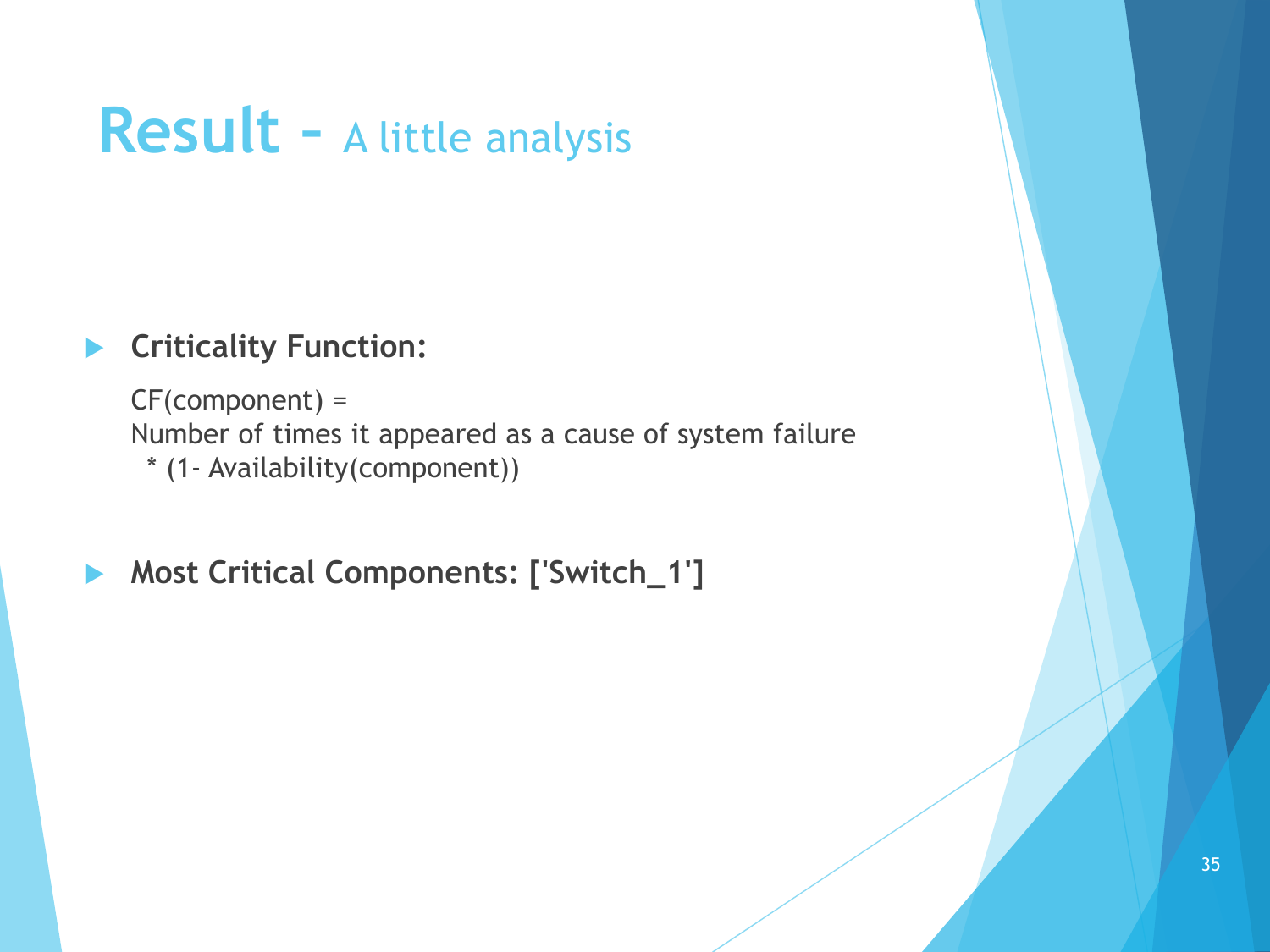#### **Assumptions**

- Each single node's independent Availability is either pre-calculated, or its MTBF and MTTR parameters are present. If none were present, a random number between 0.9999 and 0.999997 were assigned as the availability.
- Whenever there is a physical network path between two network nodes, it illustrates a network connection between them. In other words, no network segmentation exists in upper layers.
- Physical connectors (like cables) are considered as always available.
- Network devices are seen as a single component even if they are modular.
- There is no virtualization involved.
- There is only one web application on each web server.
- Hosts include: Operating System and Host hardware (except for the NIC).
- All network cards of a server are able to take-over other cards.
- In the network layer, Redundancy is made by using separate paths. There is no Stacked Switch.
- *Environmental and Human Related Factors are rolled out for simplicity*